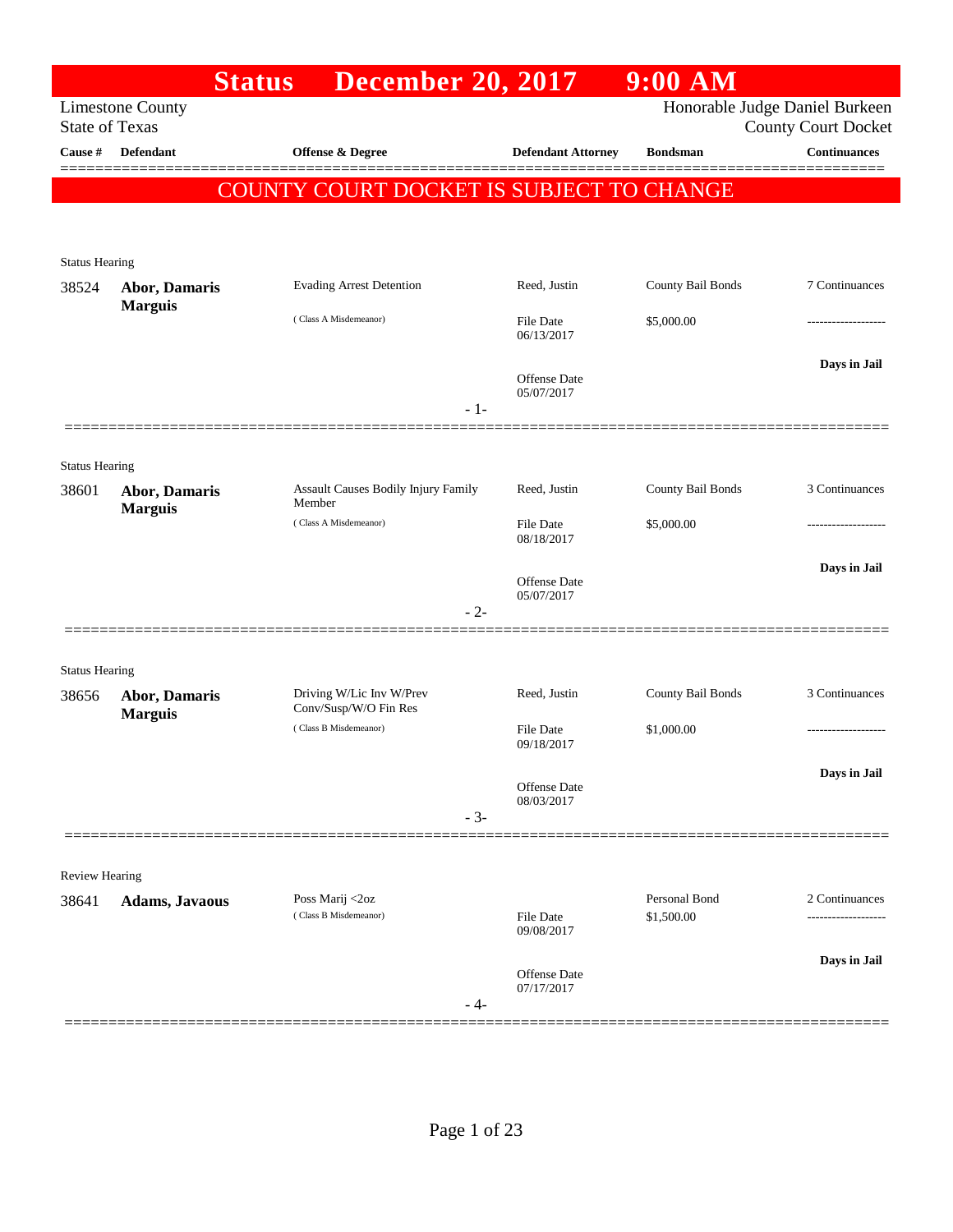|                       | <b>Status</b>                               | <b>December 20, 2017</b>                          |                                       | $9:00$ AM                                  |                                       |
|-----------------------|---------------------------------------------|---------------------------------------------------|---------------------------------------|--------------------------------------------|---------------------------------------|
| <b>State of Texas</b> | <b>Limestone County</b>                     |                                                   |                                       | Honorable Judge Daniel Burkeen             | <b>County Court Docket</b>            |
| Cause #               | <b>Defendant</b>                            | Offense & Degree                                  | <b>Defendant Attorney</b>             | <b>Bondsman</b>                            | <b>Continuances</b>                   |
|                       |                                             | COUNTY COURT DOCKET IS SUBJECT TO CHANGE          |                                       |                                            |                                       |
|                       |                                             |                                                   |                                       |                                            |                                       |
| <b>Review Hearing</b> |                                             |                                                   |                                       |                                            |                                       |
| 38353                 | Alvarado, Sharon<br>Renee                   | Theft Prop >=\$100<\$750                          | Reed, Justin                          | Terry Chapman/Chapman<br><b>Bail Bonds</b> | 8 Continuances                        |
|                       |                                             | (Class B Misdemeanor)                             | File Date<br>01/26/2017               | \$1,000.00                                 |                                       |
|                       |                                             | $-5-$                                             | Offense Date<br>11/01/2016            |                                            | Days in Jail                          |
|                       |                                             |                                                   |                                       |                                            |                                       |
| <b>Status Hearing</b> |                                             |                                                   |                                       |                                            |                                       |
| 38610                 | <b>Anderson, Bradley</b><br><b>Jeremiah</b> | Driving W/Lic Inv W/Prev<br>Conv/Susp/W/O Fin Res | Reed, Benjie                          | Reed, Benjie                               | 2 Continuances                        |
|                       |                                             | (Class B Misdemeanor)                             | File Date<br>08/22/2017               | \$2,000.00                                 |                                       |
|                       |                                             |                                                   | Offense Date                          |                                            | Days in Jail                          |
|                       |                                             | $-6-$                                             | 07/15/2017                            |                                            |                                       |
| <b>Review Hearing</b> |                                             |                                                   |                                       |                                            |                                       |
| 37661                 | <b>Anderson, Drake Allen</b>                | Poss Marij <2oz                                   |                                       | Terry Chapman/Chapman                      | 1 Continuances                        |
|                       |                                             | (Class B Misdemeanor)                             | File Date<br>10/15/2015               | <b>Bail Bonds</b><br>\$1,500.00            | -------------------                   |
|                       |                                             |                                                   |                                       |                                            | Days in Jail                          |
|                       |                                             | $-7-$                                             | Offense Date<br>09/01/2015            |                                            |                                       |
|                       |                                             |                                                   |                                       |                                            |                                       |
| Review Hearing        |                                             |                                                   |                                       |                                            |                                       |
| 38397                 | Arnold, Chessie L.                          | Poss Marij <2oz<br>(Class B Misdemeanor)          | Tate, Greg<br>File Date<br>03/16/2017 | Personal Bond<br>\$2,000.00                | 0 Continuances<br>------------------- |
|                       |                                             |                                                   | Offense Date                          |                                            | Days in Jail                          |
|                       |                                             | $-8-$                                             | 02/27/2017                            |                                            |                                       |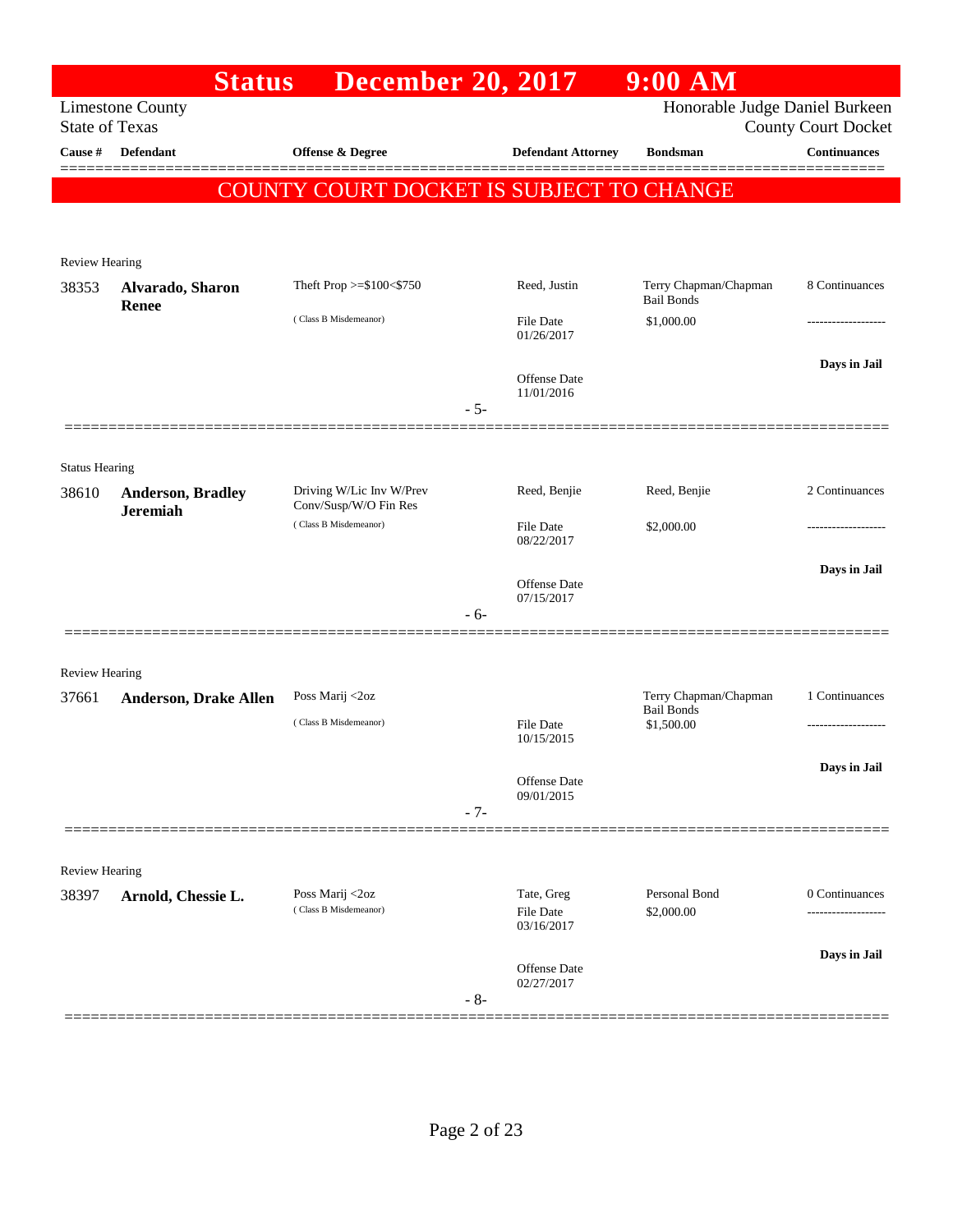|                                         | <b>Status</b>             | <b>December 20, 2017</b>                                      |                                   | $9:00$ AM           |                                            |
|-----------------------------------------|---------------------------|---------------------------------------------------------------|-----------------------------------|---------------------|--------------------------------------------|
|                                         | <b>Limestone County</b>   |                                                               |                                   |                     | Honorable Judge Daniel Burkeen             |
| <b>State of Texas</b><br><b>Cause</b> # | <b>Defendant</b>          | Offense & Degree                                              | <b>Defendant Attorney</b>         | <b>Bondsman</b>     | <b>County Court Docket</b><br>Continuances |
|                                         |                           |                                                               |                                   |                     |                                            |
|                                         |                           | <b>COUNTY COURT DOCKET IS SUBJECT TO CHANGE</b>               |                                   |                     |                                            |
|                                         |                           |                                                               |                                   |                     |                                            |
| Review Hearing                          |                           |                                                               |                                   |                     |                                            |
| 38238                                   | Asberry, Edward Lee,      | Driving W/Lic Inv W/Prev                                      |                                   | Personal Bond       | 10 Continuances                            |
|                                         | Jr.                       | Conv/Susp/W/O Fin Res<br>(Class B Misdemeanor)                | <b>File Date</b>                  | \$2,000.00          |                                            |
|                                         |                           |                                                               | 11/14/2016                        |                     |                                            |
|                                         |                           |                                                               | Offense Date                      |                     | Days in Jail                               |
|                                         |                           |                                                               | 10/15/2016                        |                     |                                            |
|                                         |                           | $-9-$                                                         |                                   |                     |                                            |
|                                         |                           |                                                               |                                   |                     |                                            |
| <b>Status Hearing</b>                   |                           |                                                               |                                   | Freebird Bail Bonds |                                            |
| 38566                                   | <b>Baker, Lonnie Jay</b>  | Driving While Intoxicated Bac >=0.15<br>(Class A Misdemeanor) | Erickson, Jim<br><b>File Date</b> | \$2,500.00          | 6 Continuances                             |
|                                         |                           |                                                               | 07/10/2017                        |                     |                                            |
|                                         |                           |                                                               | Offense Date                      |                     | Days in Jail                               |
|                                         |                           | $-10-$                                                        | 06/05/2017                        |                     |                                            |
|                                         |                           |                                                               |                                   |                     |                                            |
| <b>Status Hearing</b>                   |                           |                                                               |                                   |                     |                                            |
| 38666                                   | <b>Bates, Ronnie Lynn</b> | Viol Bond/Protective Order                                    | Tate, Greg                        | <b>Ronnie Bates</b> | 1 Continuances                             |
|                                         |                           | (Class A Misdemeanor)                                         | <b>File Date</b><br>09/27/2017    | \$2,500.00          |                                            |
|                                         |                           |                                                               |                                   |                     | Days in Jail                               |
|                                         |                           |                                                               | Offense Date                      |                     |                                            |
|                                         |                           | $-11-$                                                        | 09/16/2017                        |                     |                                            |
|                                         |                           |                                                               |                                   |                     |                                            |
| <b>Review Hearing</b>                   |                           |                                                               |                                   |                     |                                            |
| 38003                                   | <b>Bunch</b> , Thad       | Assault Causes Bodily Injury Family                           | Wilson, Scott                     | County Bail Bonds   | 9 Continuances                             |
|                                         | Christopher               | Member<br>(Class A Misdemeanor)                               | File Date                         | \$5,000.00          |                                            |
|                                         |                           |                                                               | 05/27/2016                        |                     |                                            |
|                                         |                           |                                                               | <b>Offense Date</b>               |                     | Days in Jail                               |
|                                         |                           |                                                               | 03/31/2016                        |                     |                                            |
|                                         |                           | $-12-$                                                        |                                   |                     |                                            |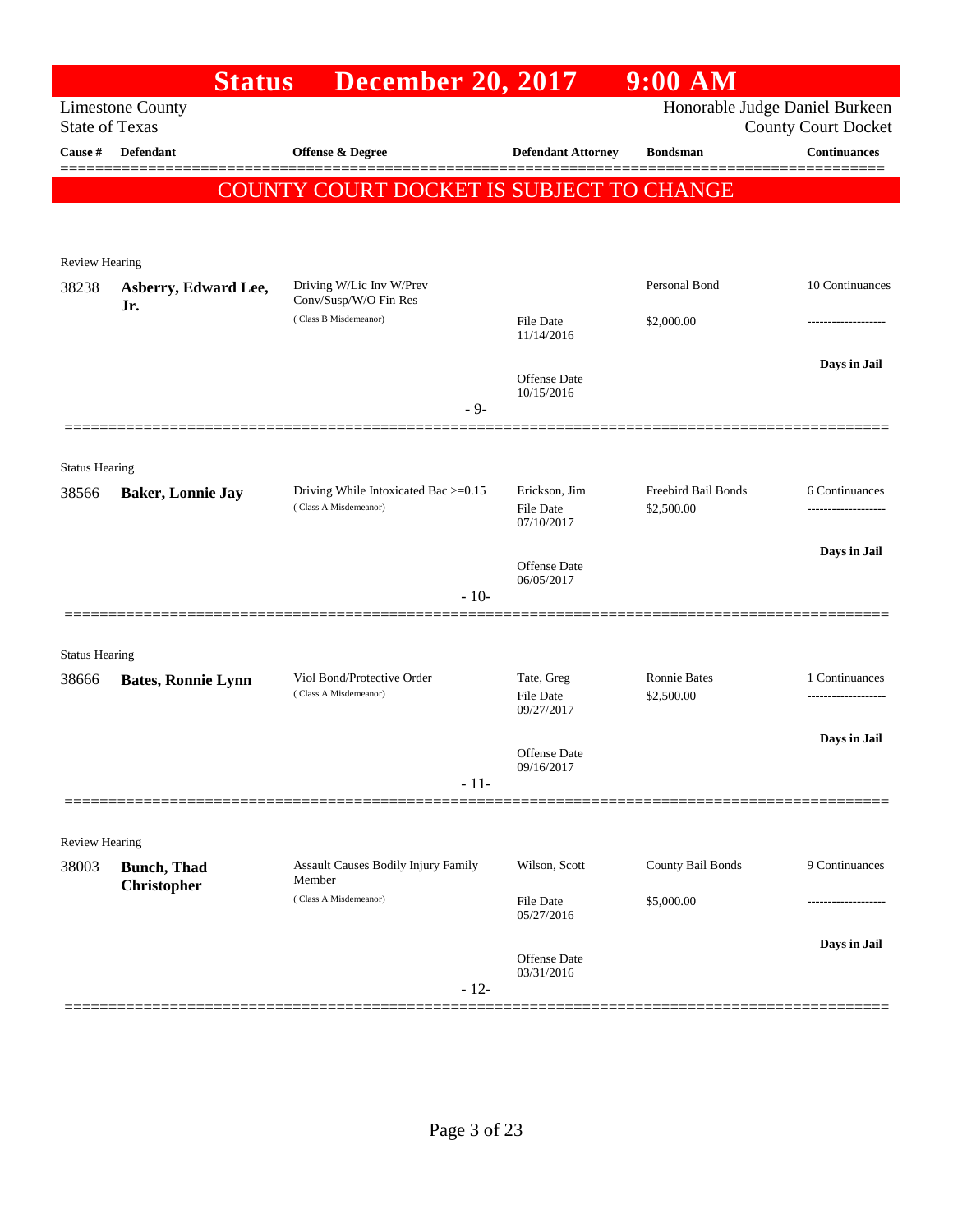| <b>Limestone County</b><br><b>State of Texas</b><br>Cause #<br><b>Defendant</b><br>Offense & Degree<br><b>Bondsman</b><br><b>Defendant Attorney</b><br>COUNTY COURT DOCKET IS SUBJECT TO CHANGE<br>Plea Hearing<br><b>Assault Causes Bodily Injury Family</b><br>Reed, Benjie<br>Reed, Benjie<br>38368<br>Campbell, Tenisha<br>Member<br>Itavia Janta<br>(Class A Misdemeanor)<br>\$2,500.00<br><b>File Date</b><br>02/17/2017<br>Offense Date<br>01/21/2017<br>$-13-$<br>Review Hearing<br>Poss Marij <2oz<br>37857<br><b>Cooper, Charles Earl</b><br>(Class B Misdemeanor)<br><b>File Date</b><br>03/15/2016<br>Offense Date<br>02/12/2016<br>$-14-$<br><b>Review Hearing</b><br>Driving While Intoxicated<br>37858<br><b>Cooper, Charles Earl</b><br>(Class B Misdemeanor)<br><b>File Date</b><br>03/15/2016<br>Offense Date<br>02/12/2016<br>$-15-$<br><b>Review Hearing</b><br>Duty On Striking Fixture/Hwy<br>37859<br><b>Cooper, Charles Earl</b><br>Landscape>=\$200<br>(Class B Misdemeanor)<br><b>File Date</b><br>03/15/2016 | <b>Status</b><br><b>December 20, 2017</b> | 9:00 AM |                                                              |
|-----------------------------------------------------------------------------------------------------------------------------------------------------------------------------------------------------------------------------------------------------------------------------------------------------------------------------------------------------------------------------------------------------------------------------------------------------------------------------------------------------------------------------------------------------------------------------------------------------------------------------------------------------------------------------------------------------------------------------------------------------------------------------------------------------------------------------------------------------------------------------------------------------------------------------------------------------------------------------------------------------------------------------------------|-------------------------------------------|---------|--------------------------------------------------------------|
|                                                                                                                                                                                                                                                                                                                                                                                                                                                                                                                                                                                                                                                                                                                                                                                                                                                                                                                                                                                                                                         |                                           |         | Honorable Judge Daniel Burkeen<br><b>County Court Docket</b> |
|                                                                                                                                                                                                                                                                                                                                                                                                                                                                                                                                                                                                                                                                                                                                                                                                                                                                                                                                                                                                                                         |                                           |         | <b>Continuances</b>                                          |
|                                                                                                                                                                                                                                                                                                                                                                                                                                                                                                                                                                                                                                                                                                                                                                                                                                                                                                                                                                                                                                         |                                           |         |                                                              |
|                                                                                                                                                                                                                                                                                                                                                                                                                                                                                                                                                                                                                                                                                                                                                                                                                                                                                                                                                                                                                                         |                                           |         |                                                              |
|                                                                                                                                                                                                                                                                                                                                                                                                                                                                                                                                                                                                                                                                                                                                                                                                                                                                                                                                                                                                                                         |                                           |         |                                                              |
|                                                                                                                                                                                                                                                                                                                                                                                                                                                                                                                                                                                                                                                                                                                                                                                                                                                                                                                                                                                                                                         |                                           |         | 10 Continuances                                              |
|                                                                                                                                                                                                                                                                                                                                                                                                                                                                                                                                                                                                                                                                                                                                                                                                                                                                                                                                                                                                                                         |                                           |         |                                                              |
|                                                                                                                                                                                                                                                                                                                                                                                                                                                                                                                                                                                                                                                                                                                                                                                                                                                                                                                                                                                                                                         |                                           |         | Days in Jail                                                 |
|                                                                                                                                                                                                                                                                                                                                                                                                                                                                                                                                                                                                                                                                                                                                                                                                                                                                                                                                                                                                                                         |                                           |         |                                                              |
|                                                                                                                                                                                                                                                                                                                                                                                                                                                                                                                                                                                                                                                                                                                                                                                                                                                                                                                                                                                                                                         |                                           |         | 10 Continuances                                              |
|                                                                                                                                                                                                                                                                                                                                                                                                                                                                                                                                                                                                                                                                                                                                                                                                                                                                                                                                                                                                                                         |                                           |         |                                                              |
|                                                                                                                                                                                                                                                                                                                                                                                                                                                                                                                                                                                                                                                                                                                                                                                                                                                                                                                                                                                                                                         |                                           |         | Days in Jail                                                 |
|                                                                                                                                                                                                                                                                                                                                                                                                                                                                                                                                                                                                                                                                                                                                                                                                                                                                                                                                                                                                                                         |                                           |         |                                                              |
|                                                                                                                                                                                                                                                                                                                                                                                                                                                                                                                                                                                                                                                                                                                                                                                                                                                                                                                                                                                                                                         |                                           |         |                                                              |
|                                                                                                                                                                                                                                                                                                                                                                                                                                                                                                                                                                                                                                                                                                                                                                                                                                                                                                                                                                                                                                         |                                           |         |                                                              |
|                                                                                                                                                                                                                                                                                                                                                                                                                                                                                                                                                                                                                                                                                                                                                                                                                                                                                                                                                                                                                                         |                                           |         | 10 Continuances                                              |
|                                                                                                                                                                                                                                                                                                                                                                                                                                                                                                                                                                                                                                                                                                                                                                                                                                                                                                                                                                                                                                         |                                           |         |                                                              |
|                                                                                                                                                                                                                                                                                                                                                                                                                                                                                                                                                                                                                                                                                                                                                                                                                                                                                                                                                                                                                                         |                                           |         | Days in Jail                                                 |
|                                                                                                                                                                                                                                                                                                                                                                                                                                                                                                                                                                                                                                                                                                                                                                                                                                                                                                                                                                                                                                         |                                           |         |                                                              |
|                                                                                                                                                                                                                                                                                                                                                                                                                                                                                                                                                                                                                                                                                                                                                                                                                                                                                                                                                                                                                                         |                                           |         |                                                              |
|                                                                                                                                                                                                                                                                                                                                                                                                                                                                                                                                                                                                                                                                                                                                                                                                                                                                                                                                                                                                                                         |                                           |         | 10 Continuances                                              |
|                                                                                                                                                                                                                                                                                                                                                                                                                                                                                                                                                                                                                                                                                                                                                                                                                                                                                                                                                                                                                                         |                                           |         |                                                              |
| Offense Date<br>02/12/2016<br>$-16-$                                                                                                                                                                                                                                                                                                                                                                                                                                                                                                                                                                                                                                                                                                                                                                                                                                                                                                                                                                                                    |                                           |         | Days in Jail                                                 |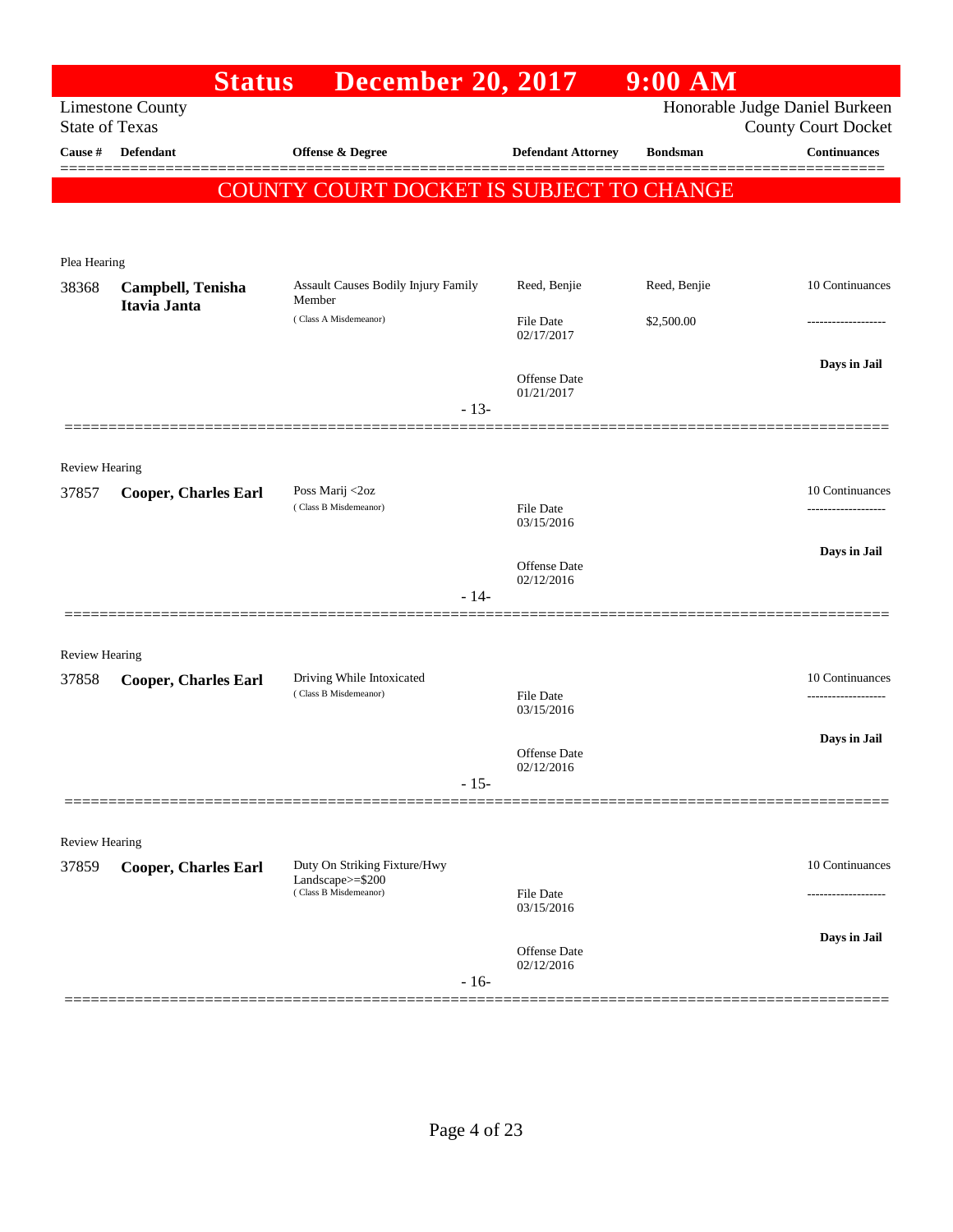|                       | <b>Status</b>                 | <b>December 20, 2017</b>                               |        |                                | $9:00$ AM         |                                                              |
|-----------------------|-------------------------------|--------------------------------------------------------|--------|--------------------------------|-------------------|--------------------------------------------------------------|
| <b>State of Texas</b> | <b>Limestone County</b>       |                                                        |        |                                |                   | Honorable Judge Daniel Burkeen<br><b>County Court Docket</b> |
| Cause #               | <b>Defendant</b>              | Offense & Degree                                       |        | <b>Defendant Attorney</b>      | <b>Bondsman</b>   | <b>Continuances</b>                                          |
|                       |                               | COUNTY COURT DOCKET IS SUBJECT TO CHANGE               |        |                                |                   | ======                                                       |
|                       |                               |                                                        |        |                                |                   |                                                              |
| <b>Status Hearing</b> |                               |                                                        |        |                                |                   |                                                              |
| 38690                 | <b>Cooper, Nicholas</b>       | Criminal Trespass                                      |        |                                | County Bail Bonds | 1 Continuances                                               |
|                       | <b>Marquise</b>               | (Class B Misdemeanor)                                  |        | File Date<br>10/13/2017        | \$1,000.00        |                                                              |
|                       |                               |                                                        |        | <b>Offense</b> Date            |                   | Days in Jail                                                 |
|                       |                               |                                                        | $-17-$ | 09/18/2017                     |                   |                                                              |
|                       |                               |                                                        |        |                                |                   |                                                              |
| Review Hearing        |                               |                                                        |        |                                | Reed, Justin      |                                                              |
| 36943                 | Davila, Daniel Salazar        | Driving While Intoxicated 2nd<br>(Class A Misdemeanor) |        | <b>File Date</b><br>05/06/2014 | \$3,000.00        | 17 Continuances<br>.                                         |
|                       |                               |                                                        |        | <b>Offense</b> Date            |                   | Days in Jail                                                 |
|                       |                               |                                                        | $-18-$ | 04/06/2014                     |                   |                                                              |
|                       |                               |                                                        |        |                                |                   |                                                              |
| <b>Review Hearing</b> |                               |                                                        |        |                                |                   |                                                              |
| 38296                 | Dunn, Colbie Brook            | Poss Marij <2oz<br>(Class B Misdemeanor)               |        | File Date                      |                   | 6 Continuances<br>----------------                           |
|                       |                               |                                                        |        | 01/06/2017                     |                   |                                                              |
|                       |                               |                                                        |        | Offense Date<br>11/17/2016     |                   | Days in Jail                                                 |
|                       |                               |                                                        | $-19-$ |                                |                   |                                                              |
| Review Hearing        |                               |                                                        |        |                                |                   |                                                              |
| 38574                 | <b>Espino-Fuentes, Javier</b> | Poss Marij <2oz<br>(Class B Misdemeanor)               |        | Rodriguez, Johnny              |                   | 1 Continuances                                               |
|                       |                               |                                                        |        | <b>File Date</b><br>07/20/2017 |                   | .                                                            |
|                       |                               |                                                        |        | <b>Offense</b> Date            |                   | Days in Jail                                                 |
|                       |                               |                                                        | $-20-$ | 06/02/2017                     |                   |                                                              |
|                       |                               |                                                        |        |                                |                   |                                                              |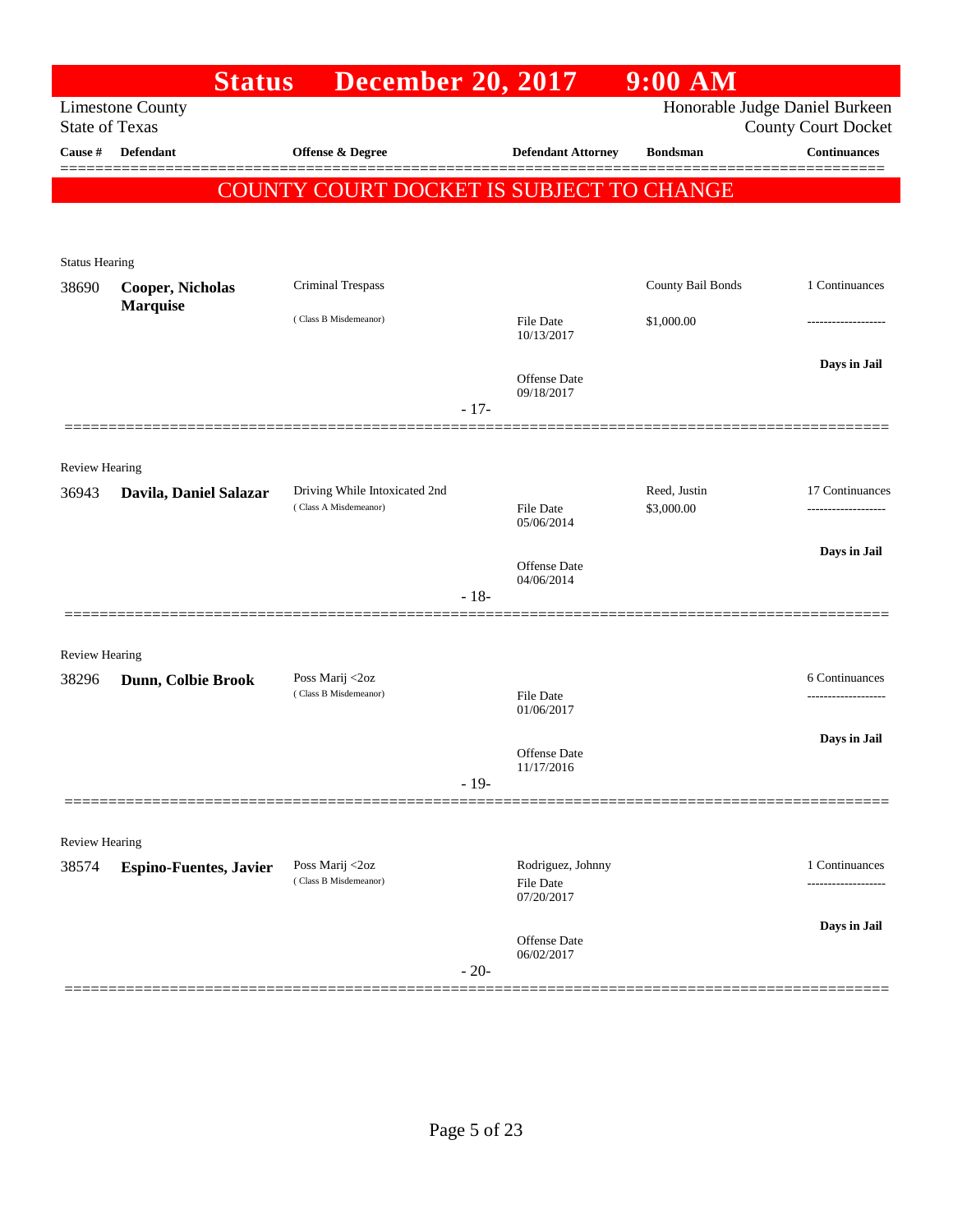|                       | <b>Status</b>                | <b>December 20, 2017</b>                 |                                  | $9:00$ AM                       |                                                              |
|-----------------------|------------------------------|------------------------------------------|----------------------------------|---------------------------------|--------------------------------------------------------------|
| <b>State of Texas</b> | <b>Limestone County</b>      |                                          |                                  |                                 | Honorable Judge Daniel Burkeen<br><b>County Court Docket</b> |
| Cause #               | <b>Defendant</b>             | <b>Offense &amp; Degree</b>              | <b>Defendant Attorney</b>        | <b>Bondsman</b>                 | <b>Continuances</b>                                          |
|                       |                              |                                          |                                  |                                 | ======                                                       |
|                       |                              | COUNTY COURT DOCKET IS SUBJECT TO CHANGE |                                  |                                 |                                                              |
|                       |                              |                                          |                                  |                                 |                                                              |
| Plea Hearing          |                              |                                          |                                  |                                 |                                                              |
| 38582                 | <b>Farris, Kyle Mitchell</b> | Poss Marij <2oz<br>(Class B Misdemeanor) | Reed, Benjie<br><b>File Date</b> | County Bail Bonds<br>\$2,500.00 | 3 Continuances<br>.                                          |
|                       |                              |                                          | 07/25/2017                       |                                 |                                                              |
|                       |                              |                                          | <b>Offense Date</b>              |                                 | Days in Jail                                                 |
|                       |                              | $-21-$                                   | 06/11/2017                       |                                 |                                                              |
|                       |                              |                                          |                                  |                                 |                                                              |
| <b>Status Hearing</b> |                              |                                          |                                  |                                 |                                                              |
| 38606                 | <b>Ferguson, Daryl Glen</b>  | Theft Prop $>=$ \$100 $<$ \$750          |                                  | Personal Bond                   | 3 Continuances                                               |
|                       |                              | (Class B Misdemeanor)                    | <b>File Date</b><br>08/21/2017   | \$2,000.00                      | .                                                            |
|                       |                              |                                          |                                  |                                 | Days in Jail                                                 |
|                       |                              |                                          | Offense Date<br>06/25/2017       |                                 |                                                              |
|                       |                              | $-22-$                                   |                                  |                                 |                                                              |
| <b>Status Hearing</b> |                              |                                          |                                  |                                 |                                                              |
| 38416                 | Forge, Anthony               | Assault Causes Bodily Injury Family      | Reed, Justin                     | Reed, Justin                    | 7 Continuances                                               |
|                       | Bernard, II                  | Member<br>(Class A Misdemeanor)          | <b>File Date</b>                 | \$3,000.00                      |                                                              |
|                       |                              |                                          | 03/22/2017                       |                                 |                                                              |
|                       |                              |                                          | <b>Offense</b> Date              |                                 | Days in Jail                                                 |
|                       |                              | $-23-$                                   | 03/08/2017                       |                                 |                                                              |
|                       |                              |                                          |                                  |                                 |                                                              |
| <b>Status Hearing</b> |                              |                                          |                                  |                                 |                                                              |
| 38466                 | Freeman, Leslie David        | Poss Cs Pg $3 < 28g$                     |                                  | Freebird Bail Bonds             | 7 Continuances                                               |
|                       |                              | (Class A Misdemeanor)                    | File Date<br>05/04/2017          | \$7,500.00                      | ---------                                                    |
|                       |                              |                                          |                                  |                                 | Days in Jail                                                 |
|                       |                              |                                          | Offense Date<br>11/12/2016       |                                 |                                                              |
|                       |                              | $-24-$                                   |                                  |                                 |                                                              |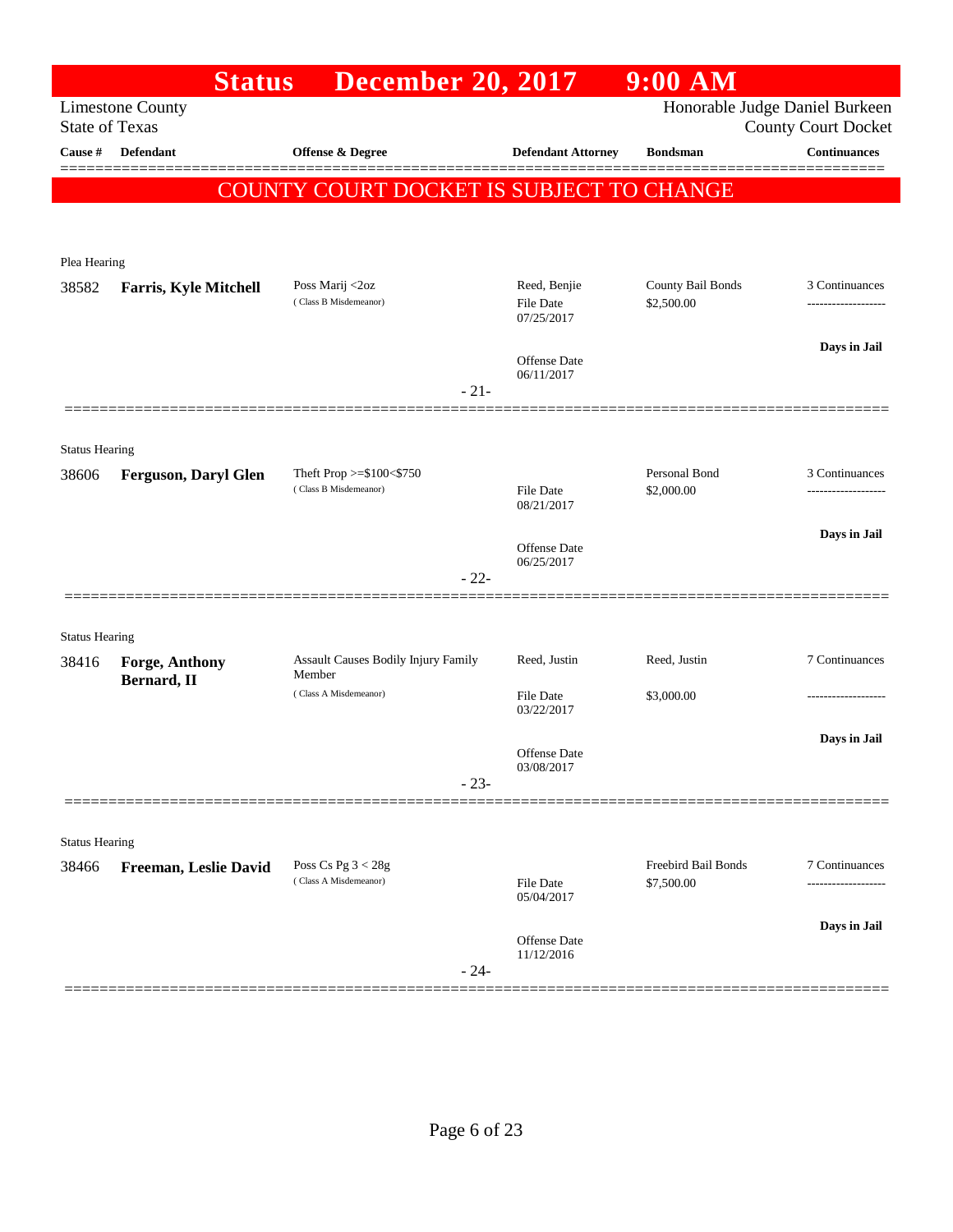|                                | <b>Status</b>              | <b>December 20, 2017</b>                 |                                | $9:00$ AM           |                                                              |
|--------------------------------|----------------------------|------------------------------------------|--------------------------------|---------------------|--------------------------------------------------------------|
| <b>State of Texas</b>          | <b>Limestone County</b>    |                                          |                                |                     | Honorable Judge Daniel Burkeen<br><b>County Court Docket</b> |
| Cause #                        | <b>Defendant</b>           | <b>Offense &amp; Degree</b>              | <b>Defendant Attorney</b>      | <b>Bondsman</b>     | <b>Continuances</b>                                          |
|                                |                            | COUNTY COURT DOCKET IS SUBJECT TO CHANGE |                                |                     |                                                              |
|                                |                            |                                          |                                |                     |                                                              |
| <b>Status Hearing</b>          |                            |                                          |                                |                     |                                                              |
| 38607                          | Freeman, Leslie David      | Fail To Identify Fugitive Intent Give    | Reed, Benjie                   | Reed, Benjie        | 3 Continuances                                               |
|                                |                            | False Info<br>(Class A Misdemeanor)      | <b>File Date</b><br>08/21/2017 | \$3,000.00          |                                                              |
|                                |                            |                                          | Offense Date<br>07/19/2017     |                     | Days in Jail                                                 |
|                                |                            | $-25-$                                   |                                |                     |                                                              |
|                                |                            |                                          |                                |                     |                                                              |
| <b>Status Hearing</b><br>38572 | Gallegos, Hugo             | Poss Marij <2oz                          | Reed, Justin                   | County Bail Bonds   | 6 Continuances                                               |
|                                | <b>Becerra</b>             | (Class B Misdemeanor)                    | <b>File Date</b><br>07/20/2017 | \$2,000.00          |                                                              |
|                                |                            |                                          | Offense Date                   |                     | Days in Jail                                                 |
|                                |                            | $-26-$                                   | 06/14/2017                     |                     |                                                              |
|                                |                            |                                          |                                |                     |                                                              |
| Review Hearing                 |                            |                                          |                                |                     |                                                              |
| 38158                          | <b>Gill, Larry Brandon</b> | Purchase Furnish Alcohol To A Minor      | Cantrell, Carlton<br>Bryan     | County Bail Bonds   | 3 Continuances                                               |
|                                |                            | (Class A Misdemeanor)                    | <b>File Date</b><br>08/30/2016 | \$3,000.00          |                                                              |
|                                |                            |                                          |                                |                     | Days in Jail                                                 |
|                                |                            | $-27-$                                   | Offense Date<br>06/11/2016     |                     |                                                              |
|                                |                            |                                          |                                |                     |                                                              |
| <b>Status Hearing</b>          |                            |                                          |                                |                     |                                                              |
| 38627                          | <b>Gray, Chandra Renee</b> | Theft Prop >=\$100<\$750                 |                                | Freebird Bail Bonds | 2 Continuances                                               |
|                                |                            | (Class B Misdemeanor)                    | <b>File Date</b><br>08/28/2017 | \$1,000.00          |                                                              |
|                                |                            |                                          | Offense Date                   |                     | Days in Jail                                                 |
|                                |                            | $-28-$                                   | 07/16/2017                     |                     |                                                              |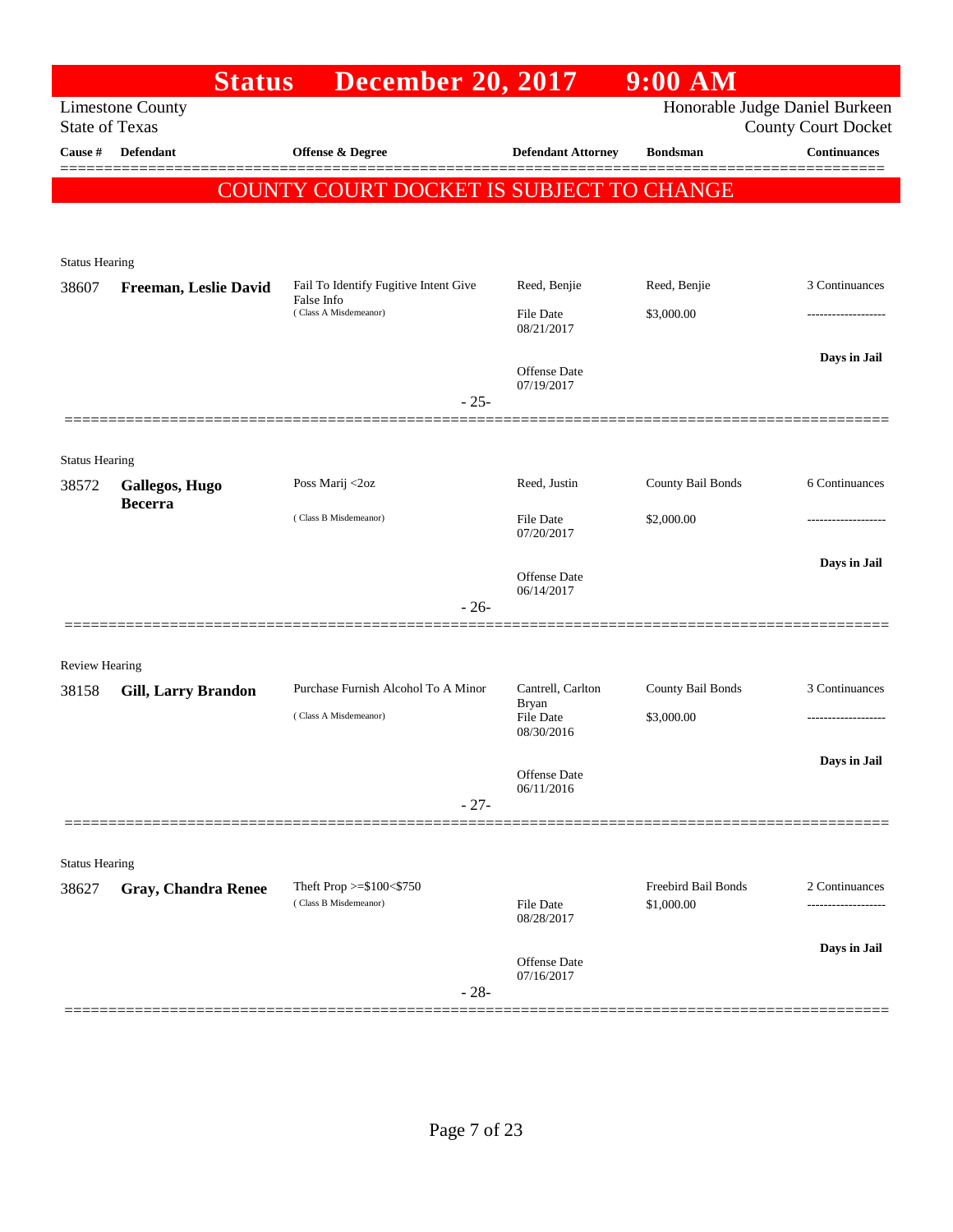|                                  | <b>Status</b>                              | <b>December 20, 2017</b>                          |                                   | 9:00 AM             |                                                   |
|----------------------------------|--------------------------------------------|---------------------------------------------------|-----------------------------------|---------------------|---------------------------------------------------|
|                                  | <b>Limestone County</b>                    |                                                   |                                   |                     | Honorable Judge Daniel Burkeen                    |
| <b>State of Texas</b><br>Cause # | Defendant                                  |                                                   |                                   | <b>Bondsman</b>     | <b>County Court Docket</b><br><b>Continuances</b> |
|                                  |                                            | <b>Offense &amp; Degree</b>                       | <b>Defendant Attorney</b>         |                     |                                                   |
|                                  |                                            | COUNTY COURT DOCKET IS SUBJECT TO CHANGE          |                                   |                     |                                                   |
|                                  |                                            |                                                   |                                   |                     |                                                   |
| Review Hearing                   |                                            |                                                   |                                   |                     |                                                   |
| 38564                            | <b>Hamilton</b> , Jeremy                   | Driving W/Lic Inv W/Prev                          |                                   |                     | 4 Continuances                                    |
|                                  | <b>Scott</b>                               | Conv/Susp/W/O Fin Res                             |                                   |                     |                                                   |
|                                  |                                            | (Class B Misdemeanor)                             | File Date<br>07/10/2017           |                     |                                                   |
|                                  |                                            |                                                   |                                   |                     | Days in Jail                                      |
|                                  |                                            |                                                   | <b>Offense Date</b><br>05/16/2017 |                     |                                                   |
|                                  |                                            |                                                   | $-29-$                            |                     |                                                   |
|                                  |                                            |                                                   |                                   |                     |                                                   |
| <b>Status Hearing</b>            |                                            |                                                   |                                   |                     |                                                   |
| 38714                            | <b>Henderson, Deontre</b><br><b>Markee</b> | Poss Marij >2oz<=4oz                              | Reed, Benjie                      | Reed, Benjie        | 1 Continuances                                    |
|                                  |                                            | (Class A Misdemeanor)                             | <b>File Date</b><br>10/26/2017    | \$5,000.00          |                                                   |
|                                  |                                            |                                                   |                                   |                     | Days in Jail                                      |
|                                  |                                            |                                                   | <b>Offense Date</b><br>04/21/2017 |                     |                                                   |
|                                  |                                            |                                                   | $-30-$                            |                     |                                                   |
|                                  |                                            |                                                   |                                   |                     |                                                   |
| <b>Review Hearing</b>            |                                            |                                                   |                                   |                     |                                                   |
| 38299                            | <b>Henderson, Dontre</b>                   | <b>Evading Arrest Or Detention</b>                | Reed, Justin                      | Reed, Justin        | 12 Continuances                                   |
|                                  | <b>Markee</b>                              | (Class B Misdemeanor)                             | <b>File Date</b>                  | \$3,000.00          |                                                   |
|                                  |                                            |                                                   | 01/06/2017                        |                     |                                                   |
|                                  |                                            |                                                   | Offense Date                      |                     | Days in Jail                                      |
|                                  |                                            |                                                   | 12/03/2016<br>$-31-$              |                     |                                                   |
|                                  |                                            |                                                   |                                   |                     |                                                   |
| <b>Review Hearing</b>            |                                            |                                                   |                                   |                     |                                                   |
| 38545                            | Hoffman, Joseph<br>Michael                 | Driving W/Lic Inv W/Prev<br>Conv/Susp/W/O Fin Res |                                   | Freebird Bail Bonds | 7 Continuances                                    |
|                                  |                                            | (Class B Misdemeanor)                             | <b>File Date</b><br>06/20/2017    | \$2,000.00          |                                                   |
|                                  |                                            |                                                   |                                   |                     |                                                   |
|                                  |                                            |                                                   | <b>Offense Date</b>               |                     | Days in Jail                                      |
|                                  |                                            |                                                   | 06/11/2017<br>$-32-$              |                     |                                                   |
|                                  |                                            |                                                   |                                   |                     |                                                   |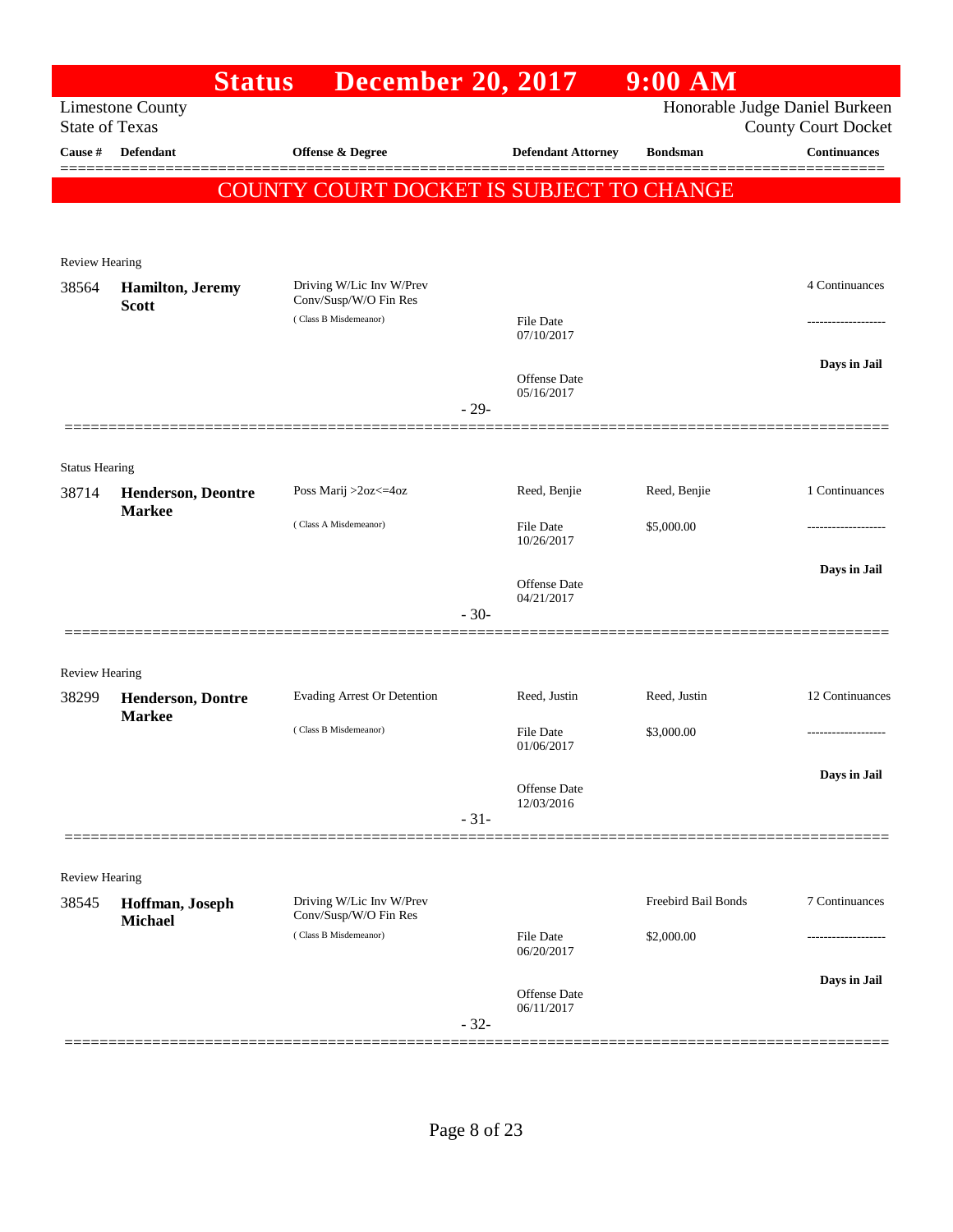|                       | <b>Status</b>                    | <b>December 20, 2017</b>                 |                                   | $9:00$ AM         |                                                              |
|-----------------------|----------------------------------|------------------------------------------|-----------------------------------|-------------------|--------------------------------------------------------------|
| <b>State of Texas</b> | <b>Limestone County</b>          |                                          |                                   |                   | Honorable Judge Daniel Burkeen<br><b>County Court Docket</b> |
| Cause #               | <b>Defendant</b>                 | <b>Offense &amp; Degree</b>              | <b>Defendant Attorney</b>         | <b>Bondsman</b>   | <b>Continuances</b>                                          |
|                       |                                  | COUNTY COURT DOCKET IS SUBJECT TO CHANGE |                                   |                   |                                                              |
|                       |                                  |                                          |                                   |                   |                                                              |
| <b>Status Hearing</b> |                                  |                                          |                                   |                   |                                                              |
| 38434                 | Holdman, Quincy Lee              | Poss Marij <2oz                          | Reed, Benjie                      | Reed, Benjie      | 7 Continuances                                               |
|                       |                                  | (Class B Misdemeanor)                    | <b>File Date</b><br>04/24/2017    | \$2,500.00        |                                                              |
|                       |                                  |                                          | <b>Offense Date</b>               |                   | Days in Jail                                                 |
|                       |                                  | $-33-$                                   | 02/16/2017                        |                   |                                                              |
|                       |                                  |                                          |                                   |                   |                                                              |
| <b>Status Hearing</b> |                                  |                                          |                                   |                   |                                                              |
| 37882                 | Holmes, Dajour                   | Poss Marij <2oz                          | Reed, Stephen M.                  |                   | 3 Continuances                                               |
|                       | <b>Marquet</b>                   | (Class B Misdemeanor)                    | <b>File Date</b><br>03/29/2016    |                   |                                                              |
|                       |                                  |                                          |                                   |                   | Days in Jail                                                 |
|                       |                                  |                                          | <b>Offense</b> Date<br>06/15/2015 |                   |                                                              |
|                       |                                  | $-34-$                                   |                                   |                   |                                                              |
| <b>Status Hearing</b> |                                  |                                          |                                   |                   |                                                              |
| 38031                 | Holmes, Dajour                   | Bail Jumping And Fail To Appear          | Reed, Stephen M.                  | Player Bail Bonds | 3 Continuances                                               |
|                       | <b>Marquet</b>                   | (Class A Misdemeanor)                    | <b>File Date</b>                  | \$4,000.00        |                                                              |
|                       |                                  |                                          | 06/03/2016                        |                   |                                                              |
|                       |                                  |                                          | Offense Date<br>05/05/2016        |                   | Days in Jail                                                 |
|                       |                                  | $-35-$                                   |                                   |                   |                                                              |
|                       |                                  |                                          |                                   |                   |                                                              |
| <b>Status Hearing</b> |                                  |                                          |                                   |                   |                                                              |
| 38218                 | Holmes, Dajour<br><b>Marquet</b> | Bail Jumping And Fail To Appear          | Reed, Stephen M.                  | Player Bail Bonds | 3 Continuances                                               |
|                       |                                  | (Class A Misdemeanor)                    | File Date<br>10/27/2016           | \$4,000.00        |                                                              |
|                       |                                  |                                          | Offense Date                      |                   | Days in Jail                                                 |
|                       |                                  | $-36-$                                   | 10/06/2016                        |                   |                                                              |
|                       |                                  |                                          |                                   |                   |                                                              |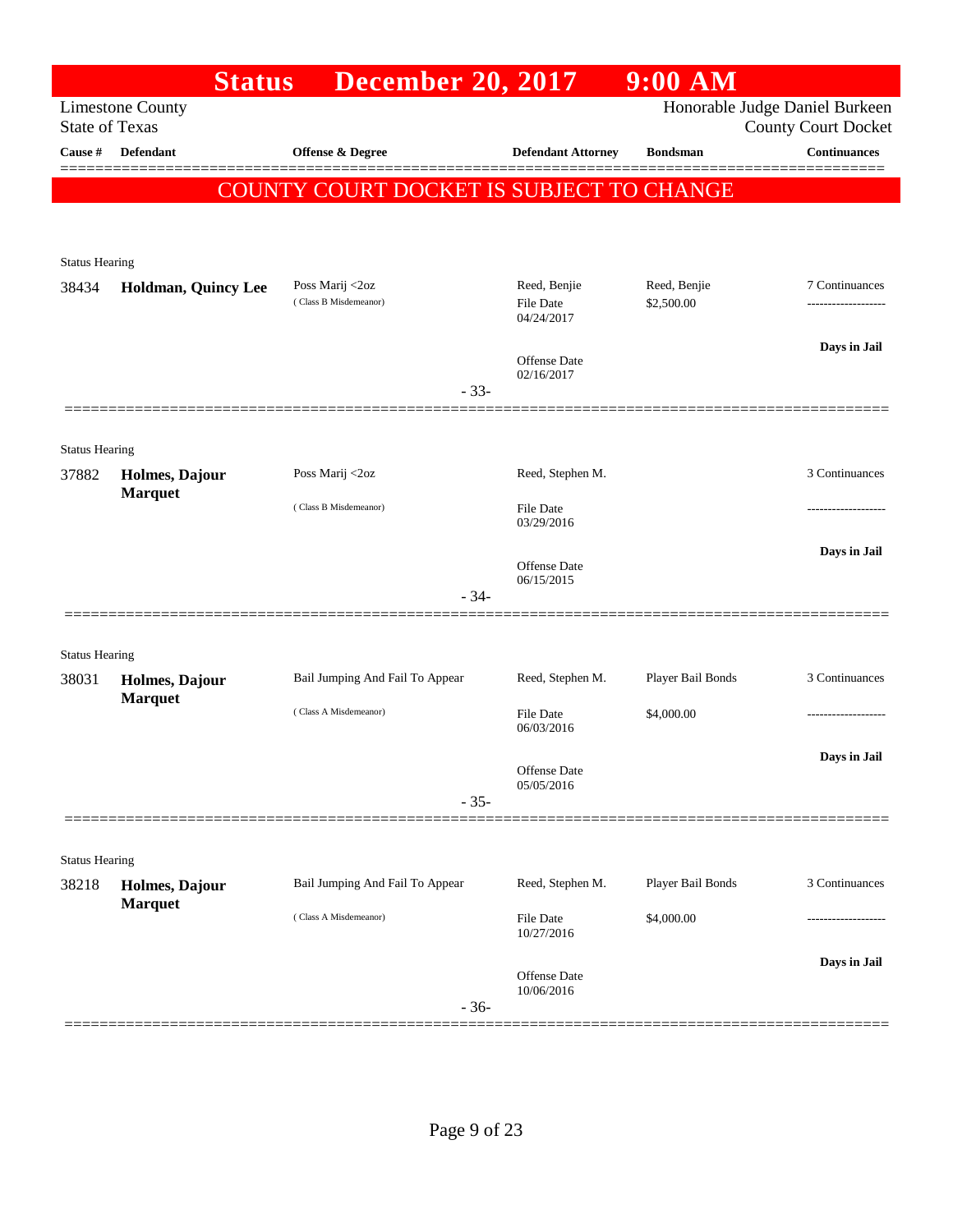|                                | <b>Status</b>                      | <b>December 20, 2017</b>                             |                                | $9:00$ AM         |                                                   |
|--------------------------------|------------------------------------|------------------------------------------------------|--------------------------------|-------------------|---------------------------------------------------|
| <b>State of Texas</b>          | <b>Limestone County</b>            |                                                      |                                |                   | Honorable Judge Daniel Burkeen                    |
| Cause #                        | <b>Defendant</b>                   | Offense & Degree                                     | <b>Defendant Attorney</b>      | <b>Bondsman</b>   | <b>County Court Docket</b><br><b>Continuances</b> |
|                                |                                    |                                                      |                                |                   |                                                   |
|                                |                                    | <b>COUNTY COURT DOCKET IS SUBJECT TO CHANGE</b>      |                                |                   |                                                   |
|                                |                                    |                                                      |                                |                   |                                                   |
| <b>Status Hearing</b>          |                                    |                                                      |                                |                   |                                                   |
| 38136                          | Howell, Michael                    | Driving While Intoxicated Bac >=0.15                 | Reed, Stephen M.               | County Bail Bonds | 1 Continuances                                    |
|                                | <b>Stanley</b>                     | (Class A Misdemeanor)                                | <b>File Date</b><br>08/17/2016 | \$3,000.00        |                                                   |
|                                |                                    |                                                      |                                |                   | Days in Jail                                      |
|                                |                                    |                                                      | Offense Date<br>07/27/2016     |                   |                                                   |
|                                |                                    | $-37-$                                               |                                |                   |                                                   |
|                                |                                    |                                                      |                                |                   |                                                   |
| <b>Status Hearing</b>          |                                    |                                                      |                                |                   |                                                   |
| 38609                          | <b>Humphries, Samuel</b><br>George | <b>Assault Causes Bodily Injury Family</b><br>Member | Moore, David E.                | County Bail Bonds | 2 Continuances                                    |
|                                |                                    | (Class A Misdemeanor)                                | File Date<br>08/22/2017        | \$3,000.00        |                                                   |
|                                |                                    |                                                      |                                |                   | Days in Jail                                      |
|                                |                                    |                                                      | Offense Date<br>07/15/2017     |                   |                                                   |
|                                |                                    | $-38-$                                               |                                |                   |                                                   |
|                                |                                    |                                                      |                                |                   |                                                   |
| <b>Status Hearing</b><br>38562 | Hunt, Steven Flint                 | Driving While Intoxicated 2nd                        | Reed, Bobby                    | County Bail Bonds | 6 Continuances                                    |
|                                |                                    | (Class A Misdemeanor)                                | <b>File Date</b><br>07/07/2017 | \$3,000.00        |                                                   |
|                                |                                    |                                                      | Offense Date                   |                   | Days in Jail                                      |
|                                |                                    | $-39-$                                               | 05/28/2017                     |                   |                                                   |
|                                |                                    |                                                      |                                |                   |                                                   |
| <b>Status Hearing</b>          |                                    |                                                      |                                |                   |                                                   |
| 38509                          | Hutchison, Calob                   | Poss Marij <2oz                                      |                                | County Bail Bonds | 7 Continuances                                    |
|                                | <b>Delasand</b>                    | (Class B Misdemeanor)                                | <b>File Date</b>               | \$2,000.00        |                                                   |
|                                |                                    |                                                      | 05/23/2017                     |                   |                                                   |
|                                |                                    |                                                      | <b>Offense Date</b>            |                   | Days in Jail                                      |
|                                |                                    | $-40-$                                               | 05/05/2017                     |                   |                                                   |
|                                |                                    |                                                      |                                |                   |                                                   |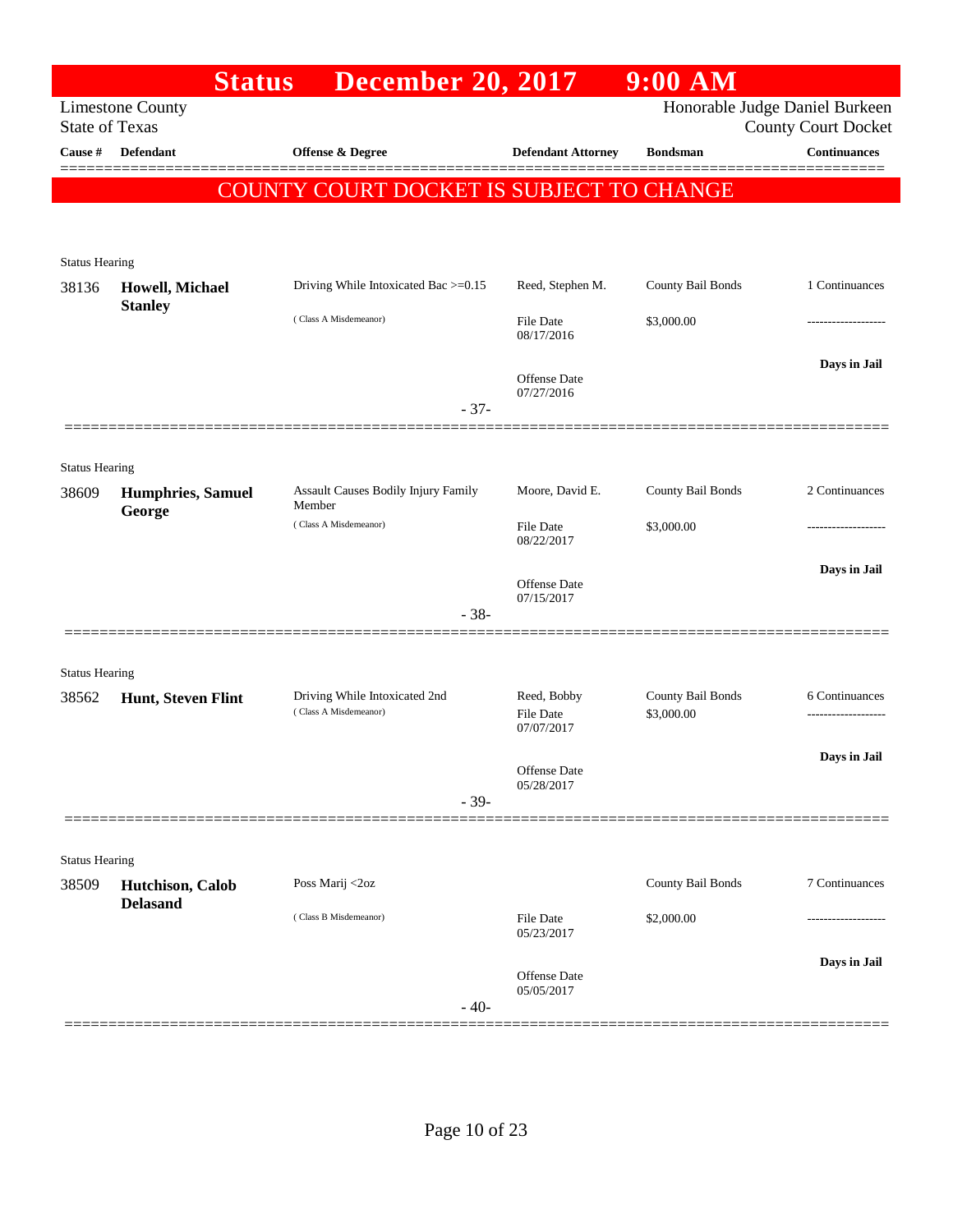| <b>State of Texas</b> | <b>Limestone County</b>     |                                                   |                                                | Honorable Judge Daniel Burkeen  |                            |
|-----------------------|-----------------------------|---------------------------------------------------|------------------------------------------------|---------------------------------|----------------------------|
|                       |                             |                                                   |                                                |                                 | <b>County Court Docket</b> |
| Cause #               | <b>Defendant</b>            | <b>Offense &amp; Degree</b>                       | <b>Defendant Attorney</b>                      | <b>Bondsman</b>                 | <b>Continuances</b>        |
|                       |                             |                                                   |                                                |                                 |                            |
|                       |                             | COUNTY COURT DOCKET IS SUBJECT TO CHANGE          |                                                |                                 |                            |
| <b>Status Hearing</b> |                             |                                                   |                                                |                                 |                            |
| 38689                 | Jackson, Jayland            | Poss Marij <2oz                                   | Moore, David E.                                | County Bail Bonds               | 1 Continuances             |
|                       | <b>Jamar</b>                | (Class B Misdemeanor)                             | File Date<br>10/13/2017                        | \$2,000.00                      |                            |
|                       |                             |                                                   | <b>Offense Date</b><br>08/05/2017              |                                 | Days in Jail               |
|                       |                             | $-41-$                                            |                                                |                                 |                            |
| Arraignment           |                             |                                                   |                                                |                                 |                            |
| 38688                 | Jarvis, Randall             | Poss Marij <2oz                                   | Roberts, Michael B.                            | County Bail Bonds               | 1 Continuances             |
|                       | <b>Dewayne</b>              | (Class B Misdemeanor)                             | <b>File Date</b><br>10/13/2017                 | \$1,000.00                      |                            |
|                       |                             |                                                   | <b>Offense Date</b><br>09/19/2017              |                                 | Days in Jail               |
|                       |                             | $-42-$                                            |                                                |                                 |                            |
| <b>Status Hearing</b> |                             |                                                   |                                                |                                 |                            |
| 38696                 | <b>Jennings, Larry Wade</b> | Terroristic Threat Causes Of Fear                 | Reed, Justin                                   | Personal Bond                   | 1 Continuances             |
|                       |                             | <b>Imminet SBI</b><br>(Class B Misdemeanor)       | <b>File Date</b><br>10/13/2017                 | \$1,500.00                      |                            |
|                       |                             |                                                   | Offense Date                                   |                                 | Days in Jail               |
|                       |                             | $-43-$                                            | 09/14/2017                                     |                                 |                            |
|                       |                             |                                                   |                                                |                                 |                            |
| <b>Status Hearing</b> |                             |                                                   |                                                |                                 |                            |
| 38635                 | Jones, Willie Lee, Jr.      | <b>Criminal Trespass</b><br>(Class B Misdemeanor) | Sanders, Raymond L.<br>File Date<br>08/31/2017 | County Bail Bonds<br>\$1,500.00 | 2 Continuances             |
|                       |                             |                                                   | Offense Date                                   |                                 | Days in Jail               |
|                       |                             | $-44-$                                            | 08/10/2017                                     |                                 |                            |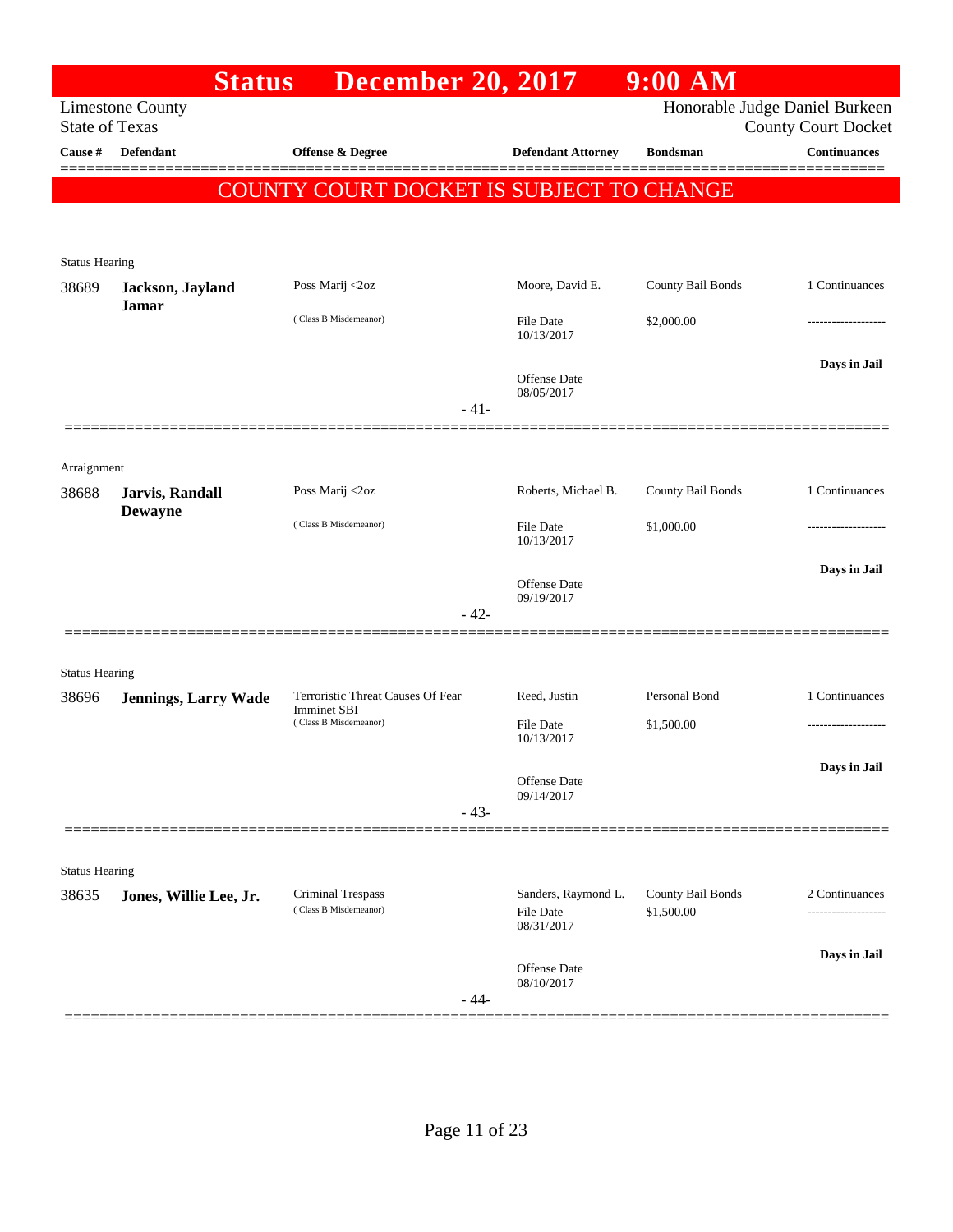|                                  | <b>Status</b>           | <b>December 20, 2017</b>                                 |                            | $9:00$ AM                       |                                                   |
|----------------------------------|-------------------------|----------------------------------------------------------|----------------------------|---------------------------------|---------------------------------------------------|
|                                  | <b>Limestone County</b> |                                                          |                            |                                 | Honorable Judge Daniel Burkeen                    |
| <b>State of Texas</b><br>Cause # | Defendant               | Offense & Degree                                         | <b>Defendant Attorney</b>  | <b>Bondsman</b>                 | <b>County Court Docket</b><br><b>Continuances</b> |
|                                  |                         |                                                          |                            |                                 |                                                   |
|                                  |                         | COUNTY COURT DOCKET IS SUBJECT TO CHANGE                 |                            |                                 |                                                   |
|                                  |                         |                                                          |                            |                                 |                                                   |
| <b>Review Hearing</b>            |                         |                                                          |                            |                                 |                                                   |
| 38554                            | Lachman, Christopher    | Engage In Organized Criminal Activity                    |                            | Freebird Bail Bonds             | 6 Continuances                                    |
|                                  | <b>Scott</b>            | (Class B Misdemeanor)                                    | File Date                  | \$2,000.00                      |                                                   |
|                                  |                         |                                                          | 06/27/2017                 |                                 |                                                   |
|                                  |                         |                                                          | Offense Date               |                                 | Days in Jail                                      |
|                                  |                         | $-45-$                                                   | 01/05/2017                 |                                 |                                                   |
|                                  |                         |                                                          |                            |                                 |                                                   |
| <b>Review Hearing</b>            |                         |                                                          |                            |                                 |                                                   |
| 38555                            | Lachman, Christopher    | Engage In Organized Criminal Activity                    |                            | Freebird Bail Bonds             | 6 Continuances                                    |
|                                  | <b>Scott</b>            | (Class A Misdemeanor)                                    | File Date                  | \$2,500.00                      |                                                   |
|                                  |                         |                                                          | 06/27/2017                 |                                 |                                                   |
|                                  |                         |                                                          | Offense Date               |                                 | Days in Jail                                      |
|                                  |                         | $-46-$                                                   | 12/19/2016                 |                                 |                                                   |
|                                  |                         |                                                          |                            |                                 |                                                   |
| <b>Status Hearing</b>            |                         |                                                          |                            |                                 |                                                   |
| 38561                            | Luna, Lopi              | Driving W/Lic Inv W/Prev<br>Conv/Susp/W/O Fin Res        |                            | Personal Bond                   | 3 Continuances                                    |
|                                  |                         | (Class B Misdemeanor)                                    | File Date<br>07/07/2017    | \$2,000.00                      |                                                   |
|                                  |                         |                                                          |                            |                                 | Days in Jail                                      |
|                                  |                         |                                                          | Offense Date<br>05/27/2017 |                                 |                                                   |
|                                  |                         | $-47-$                                                   |                            |                                 |                                                   |
|                                  |                         |                                                          |                            |                                 |                                                   |
| <b>Status Hearing</b>            |                         |                                                          |                            |                                 |                                                   |
| 38595                            | Luna, Lopi              | Bail Jumping And Fail To Appear<br>(Class A Misdemeanor) | Tate, Greg<br>File Date    | County Bail Bonds<br>\$2,000.00 | 3 Continuances                                    |
|                                  |                         |                                                          | 08/10/2017                 |                                 |                                                   |
|                                  |                         |                                                          | Offense Date               |                                 | Days in Jail                                      |
|                                  |                         | $-48-$                                                   | 08/03/2017                 |                                 |                                                   |
|                                  |                         |                                                          |                            |                                 |                                                   |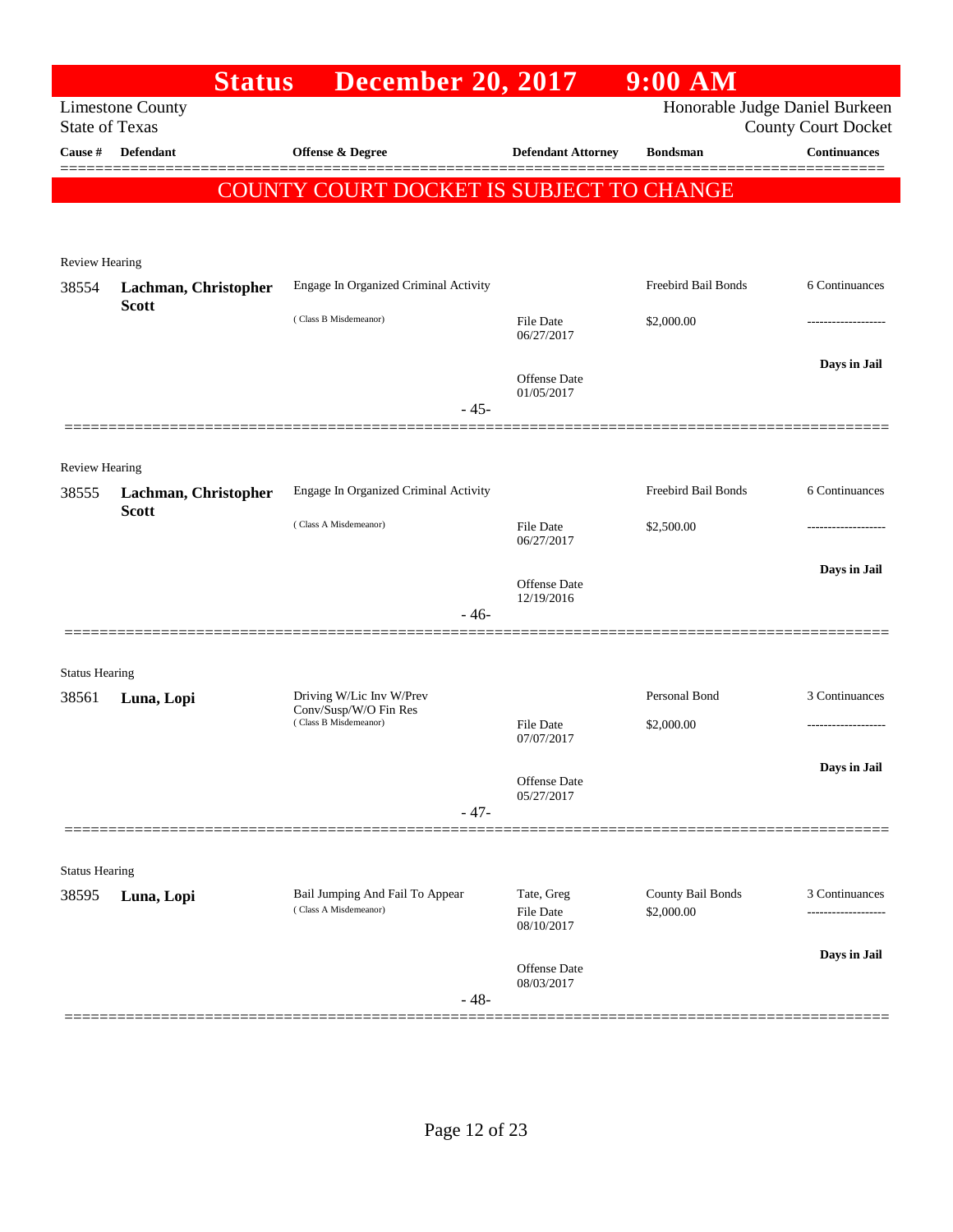|                                  | <b>Status</b>                      | <b>December 20, 2017</b>                                       |                            | $9:00$ AM                           |                                                   |
|----------------------------------|------------------------------------|----------------------------------------------------------------|----------------------------|-------------------------------------|---------------------------------------------------|
|                                  | <b>Limestone County</b>            |                                                                |                            | Honorable Judge Daniel Burkeen      |                                                   |
| <b>State of Texas</b><br>Cause # | <b>Defendant</b>                   | Offense & Degree                                               | <b>Defendant Attorney</b>  | <b>Bondsman</b>                     | <b>County Court Docket</b><br><b>Continuances</b> |
|                                  |                                    |                                                                |                            |                                     |                                                   |
|                                  |                                    | <b>COUNTY COURT DOCKET IS SUBJECT TO CHANGE</b>                |                            |                                     |                                                   |
|                                  |                                    |                                                                |                            |                                     |                                                   |
| <b>Review Hearing</b>            |                                    |                                                                |                            |                                     |                                                   |
| 37958                            | Luque-Romero,                      | Driving While Intoxicated/Open Alch<br>Container               |                            |                                     | 7 Continuances                                    |
|                                  | <b>Leyder Onan</b>                 | (Class B Misdemeanor)                                          | <b>File Date</b>           |                                     |                                                   |
|                                  |                                    |                                                                | 05/17/2016                 |                                     |                                                   |
|                                  |                                    |                                                                | Offense Date               |                                     | Days in Jail                                      |
|                                  |                                    | $-49-$                                                         | 04/08/2016                 |                                     |                                                   |
|                                  |                                    |                                                                |                            |                                     |                                                   |
| <b>Review Hearing</b>            |                                    |                                                                |                            |                                     |                                                   |
| 38093                            | Martin, Shermika                   | Theft Prop >=\$750<\$2,500                                     | Reed, Stephen M.           | Accredited Surety & Cas.<br>Inc     | 7 Continuances                                    |
|                                  | <b>Dachell</b>                     | (Class A Misdemeanor)                                          | <b>File Date</b>           | \$4,000.00                          |                                                   |
|                                  |                                    |                                                                | 08/03/2016                 |                                     |                                                   |
|                                  |                                    |                                                                | Offense Date               |                                     | Days in Jail                                      |
|                                  |                                    | $-50-$                                                         | 03/28/2016                 |                                     |                                                   |
|                                  |                                    |                                                                |                            |                                     |                                                   |
| <b>Review Hearing</b>            |                                    |                                                                |                            |                                     |                                                   |
| 38275                            | Martin, Shermika<br><b>Dachell</b> | Bail Jumping And Fail To Appear                                | Reed, Stephen M.           | Accredited Surety & Cas.<br>Inc     | 7 Continuances                                    |
|                                  |                                    | (Class A Misdemeanor)                                          | <b>File Date</b>           | \$4,000.00                          |                                                   |
|                                  |                                    |                                                                | 12/06/2016                 |                                     |                                                   |
|                                  |                                    |                                                                | Offense Date<br>12/01/2016 |                                     | Days in Jail                                      |
|                                  |                                    | $-51-$                                                         |                            |                                     |                                                   |
|                                  |                                    |                                                                |                            |                                     |                                                   |
| <b>Review Hearing</b>            |                                    |                                                                |                            |                                     |                                                   |
| 38576                            | <b>McKellip, Jamie Renee</b>       | Engage In Organized Criminal Activity<br>(Class A Misdemeanor) | <b>File Date</b>           | <b>AAA Bail Bonds</b><br>\$2,000.00 | 6 Continuances<br>-------------------             |
|                                  |                                    |                                                                | 07/20/2017                 |                                     |                                                   |
|                                  |                                    |                                                                | <b>Offense Date</b>        |                                     | Days in Jail                                      |
|                                  |                                    | $-52-$                                                         | 12/19/2016                 |                                     |                                                   |
|                                  |                                    |                                                                |                            |                                     |                                                   |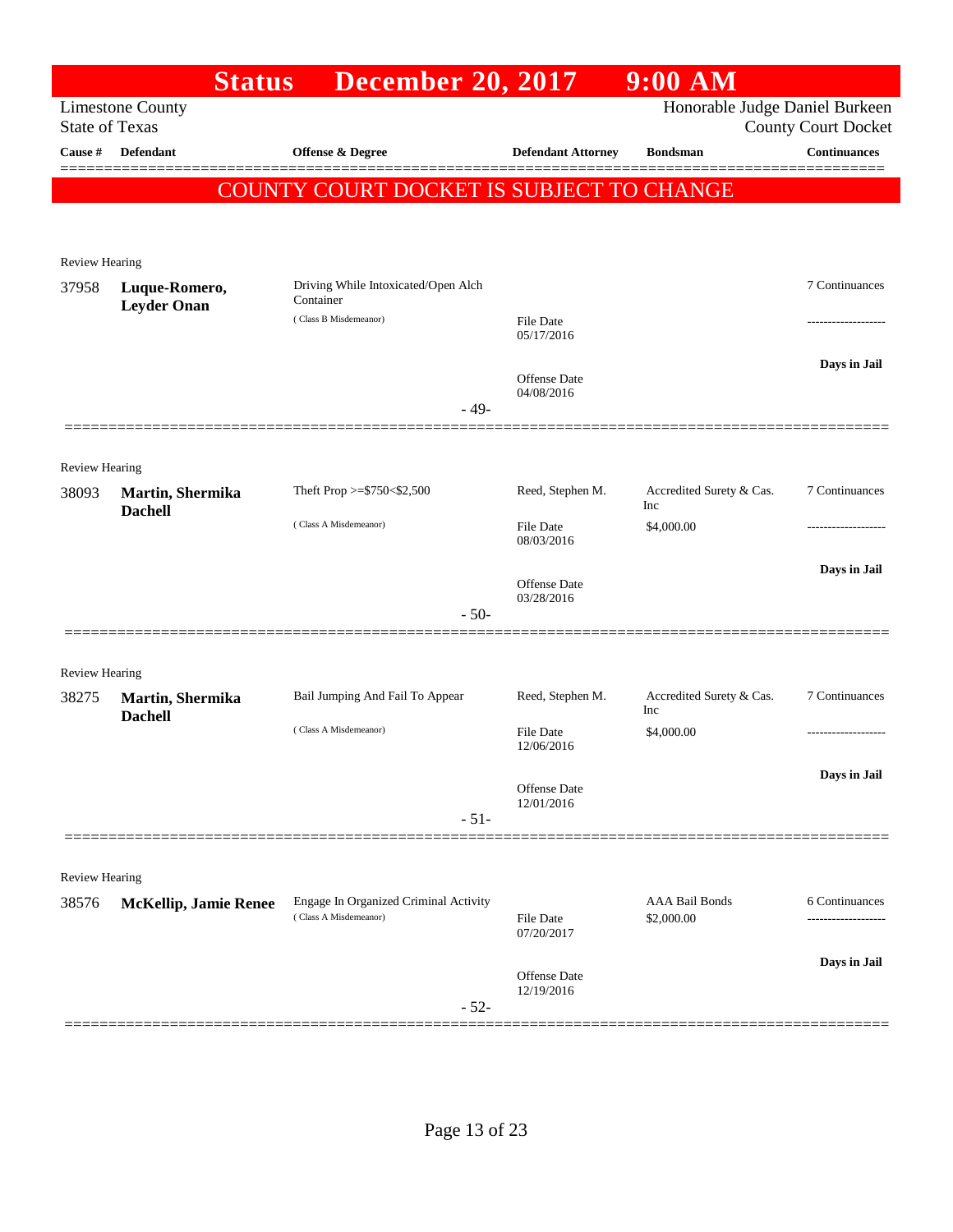|                                | <b>Status</b>                     | <b>December 20, 2017</b>                                       |                                   | $9:00$ AM                           |                                                              |
|--------------------------------|-----------------------------------|----------------------------------------------------------------|-----------------------------------|-------------------------------------|--------------------------------------------------------------|
| <b>State of Texas</b>          | <b>Limestone County</b>           |                                                                |                                   |                                     | Honorable Judge Daniel Burkeen<br><b>County Court Docket</b> |
| Cause #                        | <b>Defendant</b>                  | <b>Offense &amp; Degree</b>                                    | <b>Defendant Attorney</b>         | <b>Bondsman</b>                     | <b>Continuances</b>                                          |
|                                |                                   | COUNTY COURT DOCKET IS SUBJECT TO CHANGE                       |                                   |                                     |                                                              |
| Review Hearing                 |                                   |                                                                |                                   |                                     |                                                              |
| 38577                          | <b>McKellip, Jamie Renee</b>      | Engage In Organized Criminal Activity<br>(Class B Misdemeanor) | File Date<br>07/20/2017           | <b>AAA Bail Bonds</b><br>\$2,500.00 | 6 Continuances<br>------------------                         |
|                                |                                   | $-53-$                                                         | <b>Offense Date</b><br>01/05/2017 |                                     | Days in Jail                                                 |
|                                |                                   |                                                                |                                   |                                     |                                                              |
| Review Hearing                 |                                   |                                                                |                                   |                                     |                                                              |
| 38341                          | Middleton, Todd<br>Orlando        | Poss Cs Pg $3 < 28g$                                           | Reed, Benjie                      | Reed, Benjie                        | 1 Continuances                                               |
|                                |                                   | (Class A Misdemeanor)                                          | <b>File Date</b><br>01/26/2017    | \$3,000.00                          |                                                              |
|                                |                                   | $-54-$                                                         | <b>Offense Date</b><br>12/14/2016 |                                     | Days in Jail                                                 |
|                                |                                   |                                                                |                                   |                                     |                                                              |
| <b>Review Hearing</b><br>36827 | <b>Mitchell, Kenneth Roy</b>      | Poss Marij <2oz<br>(Class B Misdemeanor)                       | <b>File Date</b>                  |                                     | 16 Continuances                                              |
|                                |                                   |                                                                | 01/24/2014                        |                                     | .                                                            |
|                                |                                   |                                                                | <b>Offense Date</b><br>02/15/2013 |                                     | Days in Jail                                                 |
|                                |                                   | $-55-$                                                         |                                   |                                     |                                                              |
| <b>Status Hearing</b>          |                                   |                                                                |                                   |                                     |                                                              |
| 37884                          | Mooney, Michael<br><b>Patrick</b> | <b>Assault Causes Bodily Injury Family</b><br>Member           |                                   | Freebird Bail Bonds                 | 1 Continuances                                               |
|                                |                                   | (Class A Misdemeanor)                                          | <b>File Date</b><br>03/29/2016    | \$10,000.00                         |                                                              |
|                                |                                   | $-56-$                                                         | <b>Offense Date</b><br>01/14/2016 |                                     | Days in Jail                                                 |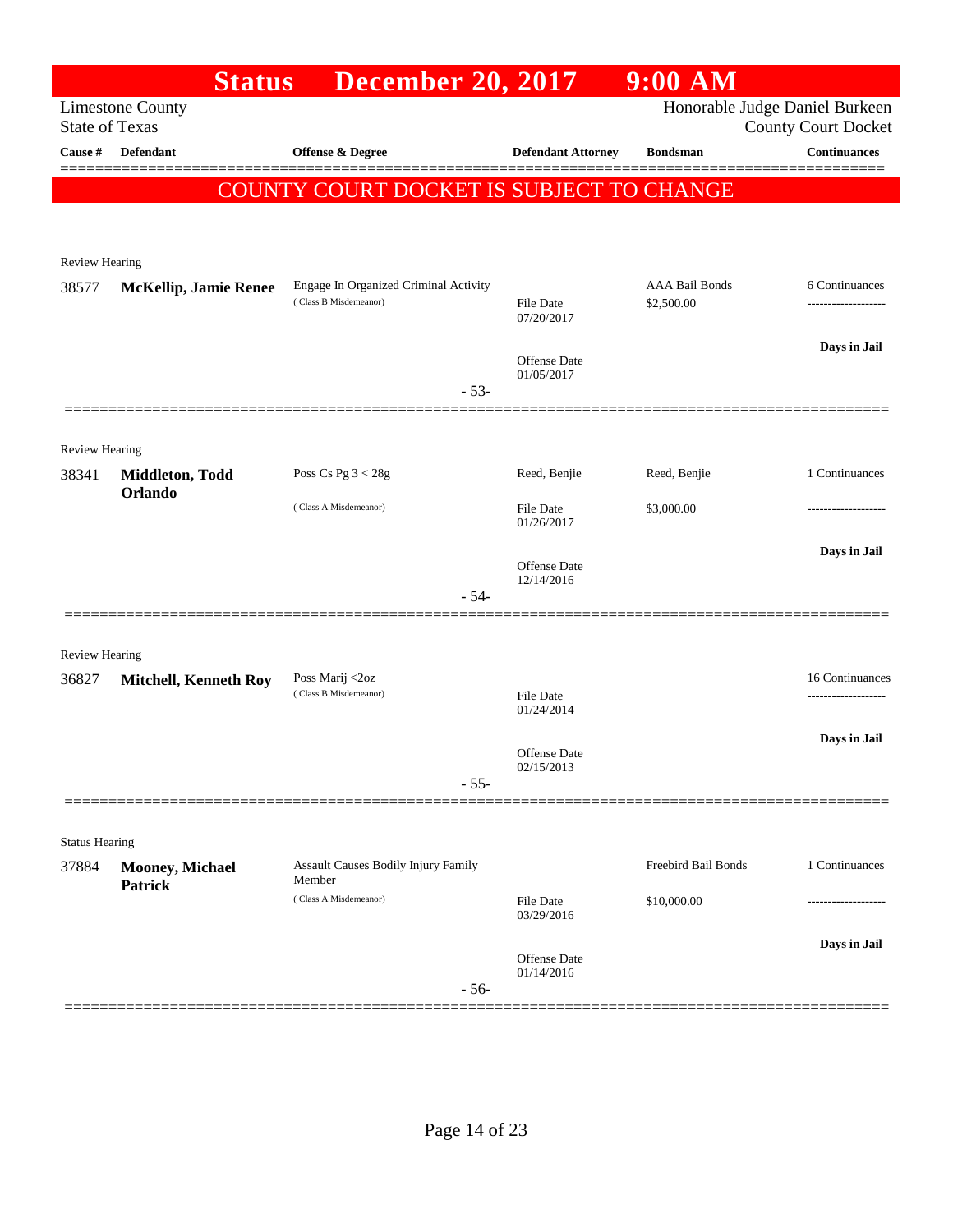|                       | <b>Status</b>           | <b>December 20, 2017</b>                          |                                | $9:00$ AM       |                                                              |
|-----------------------|-------------------------|---------------------------------------------------|--------------------------------|-----------------|--------------------------------------------------------------|
| <b>State of Texas</b> | <b>Limestone County</b> |                                                   |                                |                 | Honorable Judge Daniel Burkeen<br><b>County Court Docket</b> |
| Cause #               | <b>Defendant</b>        | <b>Offense &amp; Degree</b>                       | <b>Defendant Attorney</b>      | <b>Bondsman</b> | <b>Continuances</b>                                          |
|                       |                         | COUNTY COURT DOCKET IS SUBJECT TO CHANGE          |                                |                 |                                                              |
|                       |                         |                                                   |                                |                 |                                                              |
| <b>Review Hearing</b> |                         |                                                   |                                |                 |                                                              |
| 38056                 | Morgan, Blake           | Poss Marij <2oz<br>(Class B Misdemeanor)          |                                |                 | 8 Continuances                                               |
|                       |                         |                                                   | File Date<br>06/23/2016        |                 |                                                              |
|                       |                         |                                                   | Offense Date                   |                 | Days in Jail                                                 |
|                       |                         |                                                   | 05/18/2016<br>$-57-$           |                 |                                                              |
|                       |                         |                                                   |                                |                 |                                                              |
| Plea Hearing          |                         |                                                   |                                |                 |                                                              |
| 38503                 | Norris, William Heath   | Driving W/Lic Inv W/Prev<br>Conv/Susp/W/O Fin Res | Reed, Benjie                   | Reed, Benjie    | 7 Continuances                                               |
|                       |                         | (Class B Misdemeanor)                             | <b>File Date</b><br>05/17/2017 | \$2,000.00      |                                                              |
|                       |                         |                                                   |                                |                 | Days in Jail                                                 |
|                       |                         |                                                   | Offense Date<br>04/20/2017     |                 |                                                              |
|                       |                         |                                                   | $-58-$                         |                 |                                                              |
| Plea Hearing          |                         |                                                   |                                |                 |                                                              |
| 38570                 | Norris, William Heath   | Driving W/Lic Inv W/Prev                          | Reed, Benjie                   | Reed, Benjie    | 6 Continuances                                               |
|                       |                         | Conv/Susp/W/O Fin Res<br>(Class B Misdemeanor)    | File Date<br>07/18/2017        | \$1,000.00      | ------------------                                           |
|                       |                         |                                                   |                                |                 | Days in Jail                                                 |
|                       |                         |                                                   | Offense Date<br>06/02/2017     |                 |                                                              |
|                       |                         |                                                   | $-59-$                         |                 |                                                              |
| Review Hearing        |                         |                                                   |                                |                 |                                                              |
| 38215                 | Ortiz-Gomez, Jesus      | Driving While Intoxicated Bac >=0.15              |                                |                 | 5 Continuances                                               |
|                       |                         | (Class A Misdemeanor)                             | <b>File Date</b><br>10/24/2016 |                 |                                                              |
|                       |                         |                                                   |                                |                 | Days in Jail                                                 |
|                       |                         |                                                   | Offense Date<br>03/13/2016     |                 |                                                              |
|                       |                         |                                                   | $-60-$                         |                 |                                                              |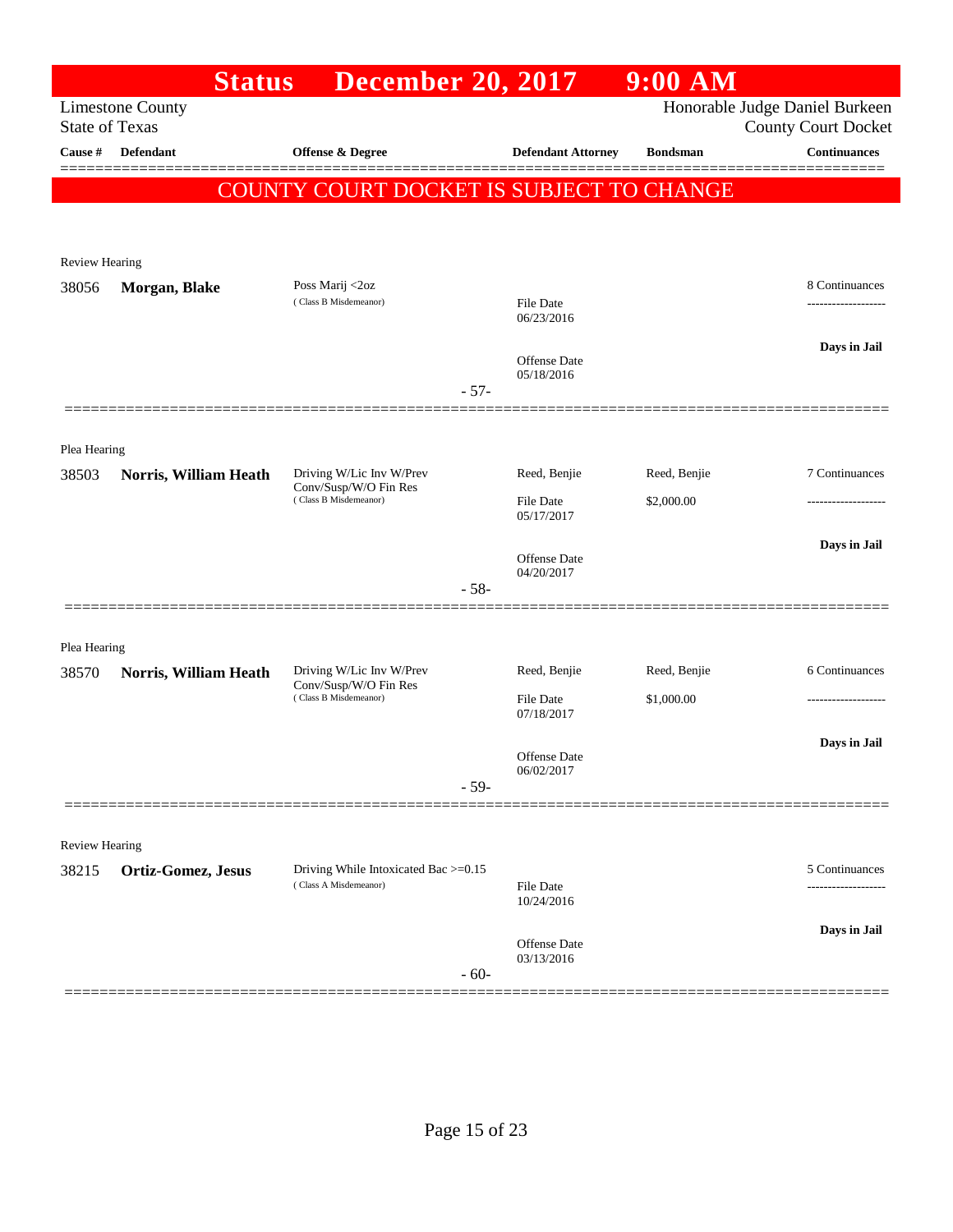|                                | <b>Status</b>           | <b>December 20, 2017</b>                                 |                                         | $9:00$ AM                  |                                                              |
|--------------------------------|-------------------------|----------------------------------------------------------|-----------------------------------------|----------------------------|--------------------------------------------------------------|
| <b>State of Texas</b>          | <b>Limestone County</b> |                                                          |                                         |                            | Honorable Judge Daniel Burkeen<br><b>County Court Docket</b> |
| Cause #                        | Defendant               | <b>Offense &amp; Degree</b>                              | <b>Defendant Attorney</b>               | <b>Bondsman</b>            | <b>Continuances</b>                                          |
|                                |                         | COUNTY COURT DOCKET IS SUBJECT TO CHANGE                 |                                         |                            |                                                              |
|                                |                         |                                                          |                                         |                            |                                                              |
| <b>Review Hearing</b>          |                         |                                                          |                                         |                            |                                                              |
| 38140                          | Perkins, Anna Sharp     | Driving W/Lic Inv W/Prev                                 | Reed, Benjie                            |                            | 14 Continuances                                              |
|                                |                         | Conv/Susp/W/O Fin Res<br>(Class B Misdemeanor)           | <b>File Date</b><br>08/23/2016          |                            |                                                              |
|                                |                         |                                                          | Offense Date<br>10/13/2015              |                            | Days in Jail                                                 |
|                                |                         | $-61-$                                                   |                                         |                            |                                                              |
|                                |                         |                                                          |                                         |                            |                                                              |
| <b>Status Hearing</b><br>38633 | <b>Ramirez, Ricky</b>   | Driving While Intoxicated 2nd                            | Sanders, Raymond L.                     |                            | 2 Continuances                                               |
|                                |                         | (Class A Misdemeanor)                                    | File Date<br>08/31/2017                 |                            |                                                              |
|                                |                         |                                                          | <b>Offense Date</b>                     |                            | Days in Jail                                                 |
|                                |                         | $-62-$                                                   | 06/16/2017                              |                            |                                                              |
|                                |                         |                                                          |                                         |                            |                                                              |
| <b>Status Hearing</b>          |                         |                                                          |                                         |                            |                                                              |
| 38634                          | <b>Ramirez, Ricky</b>   | Driving W/Lic Inv W/Prev<br>Conv/Susp/W/O Fin Res        | Sanders, Raymond L.                     | County Bail Bonds          | 2 Continuances                                               |
|                                |                         | (Class B Misdemeanor)                                    | <b>File Date</b><br>08/31/2017          | \$2,000.00                 | ------------------                                           |
|                                |                         |                                                          | Offense Date                            |                            | Days in Jail                                                 |
|                                |                         | $-63-$                                                   | 06/16/2017                              |                            |                                                              |
|                                |                         |                                                          |                                         |                            |                                                              |
| <b>Status Hearing</b>          |                         |                                                          |                                         |                            |                                                              |
| 38630                          | Randle, Kerry Glynn     | Criminal Mischief >=\$100<\$750<br>(Class B Misdemeanor) | Reed, Benjie<br>File Date<br>08/31/2017 | Reed, Benjie<br>\$2,000.00 | 2 Continuances                                               |
|                                |                         |                                                          |                                         |                            | Days in Jail                                                 |
|                                |                         | $-64-$                                                   | Offense Date<br>05/10/2016              |                            |                                                              |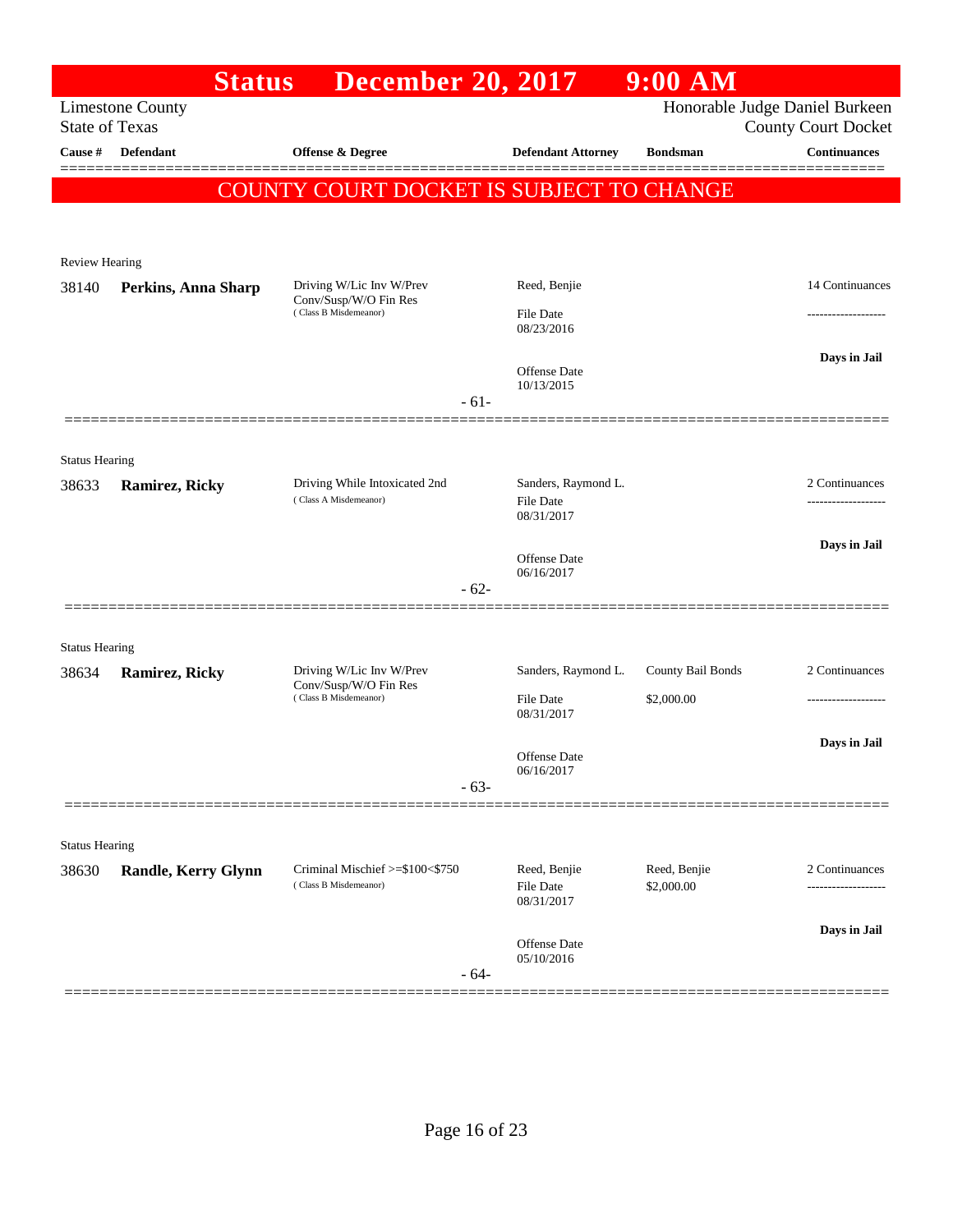|                                | <b>Status</b>                   | <b>December 20, 2017</b>                      |                                | 9:00 AM                   |                                                              |
|--------------------------------|---------------------------------|-----------------------------------------------|--------------------------------|---------------------------|--------------------------------------------------------------|
| <b>State of Texas</b>          | <b>Limestone County</b>         |                                               |                                |                           | Honorable Judge Daniel Burkeen<br><b>County Court Docket</b> |
| Cause #                        | Defendant                       | <b>Offense &amp; Degree</b>                   | <b>Defendant Attorney</b>      | <b>Bondsman</b>           | <b>Continuances</b><br>======                                |
|                                |                                 | COUNTY COURT DOCKET IS SUBJECT TO CHANGE      |                                |                           |                                                              |
|                                |                                 |                                               |                                |                           |                                                              |
| <b>Status Hearing</b>          |                                 |                                               |                                |                           |                                                              |
| 38631                          | <b>Randle, Kerry Glynn</b>      | Interfer W/Emergency Req For                  | Reed, Benjie                   | Reed, Benjie              | 2 Continuances                                               |
|                                |                                 | Assistance<br>(Class A Misdemeanor)           | <b>File Date</b><br>08/31/2017 | \$3,000.00                |                                                              |
|                                |                                 |                                               | Offense Date<br>05/10/2016     |                           | Days in Jail                                                 |
|                                |                                 | $-65-$                                        |                                |                           |                                                              |
| <b>Status Hearing</b>          |                                 |                                               |                                |                           |                                                              |
| 38632                          | <b>Randle, Kerry Glynn</b>      | Assault Cause Bodily Inj. Family              | Reed, Benjie                   | Reed, Benjie              | 2 Continuances                                               |
|                                |                                 | Member<br>(Class A Misdemeanor)               | <b>File Date</b><br>08/31/2017 | \$3,000.00                |                                                              |
|                                |                                 |                                               | Offense Date<br>05/10/2016     |                           | Days in Jail                                                 |
|                                |                                 | - 66-                                         |                                |                           |                                                              |
|                                |                                 |                                               |                                |                           |                                                              |
| <b>Status Hearing</b><br>38683 | Raybould, David<br><b>James</b> | Assault Causes Bodily Injury Family<br>Member | Reed, Justin                   | County Bail Bonds         | 1 Continuances                                               |
|                                |                                 | (Class A Misdemeanor)                         | <b>File Date</b><br>10/09/2017 | \$3,000.00                | ----------------                                             |
|                                |                                 |                                               | Offense Date<br>08/14/2017     |                           | Days in Jail                                                 |
|                                |                                 | $-67-$                                        |                                |                           |                                                              |
| <b>Review Hearing</b>          |                                 |                                               |                                |                           |                                                              |
| 38642                          | <b>Reed, Curtis Ray</b>         | Poss Marij <2oz<br>(Class B Misdemeanor)      | Reed, Bobby<br>File Date       | Reed, Bobby<br>\$2,000.00 | 2 Continuances                                               |
|                                |                                 |                                               | 09/08/2017                     |                           |                                                              |
|                                |                                 | $-68-$                                        | Offense Date<br>08/06/2017     |                           | Days in Jail                                                 |
|                                |                                 |                                               |                                |                           |                                                              |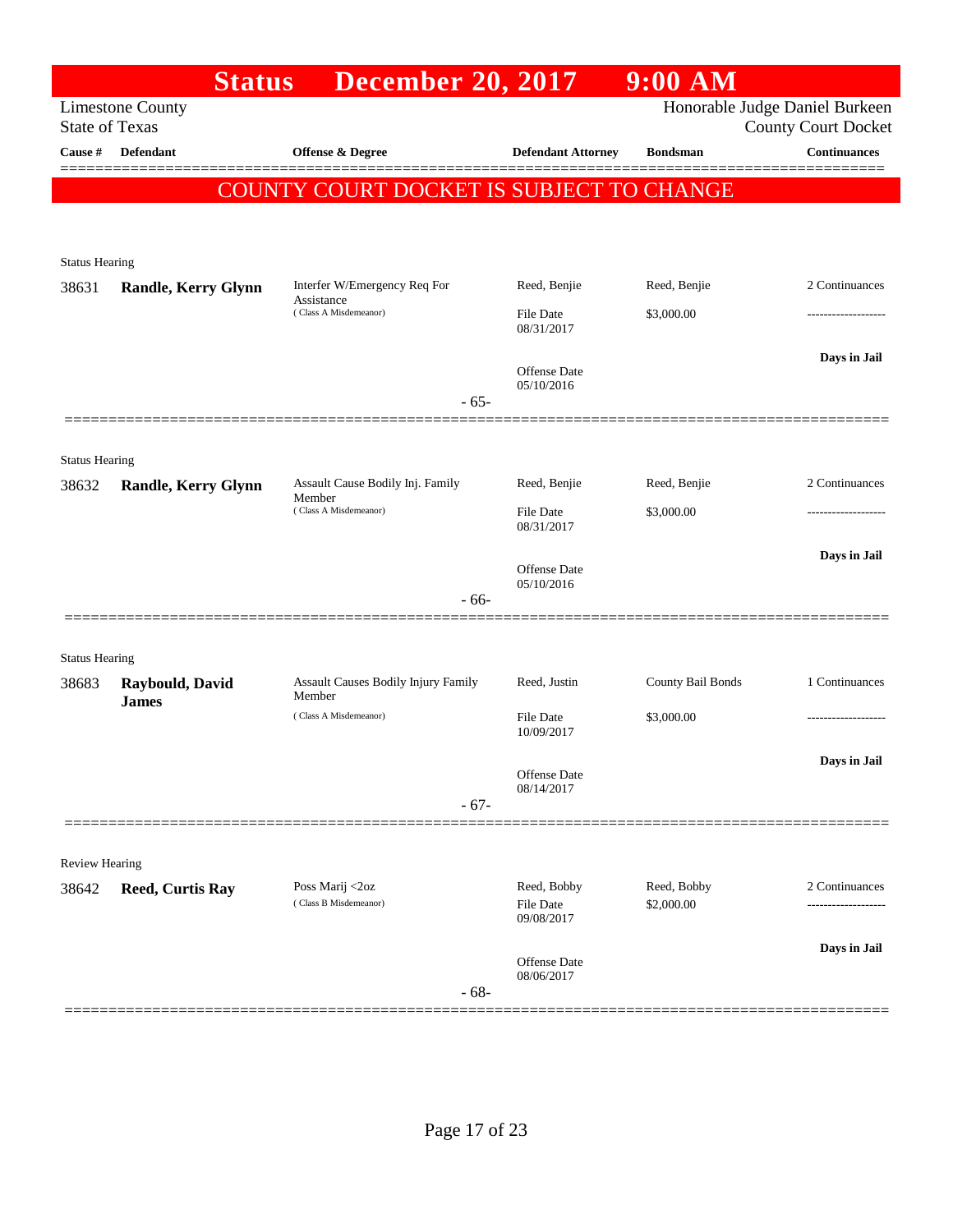|                       |                                           | <b>Status</b> | <b>December 20, 2017</b>                          |        |                                   | $9:00$ AM         |                                                              |
|-----------------------|-------------------------------------------|---------------|---------------------------------------------------|--------|-----------------------------------|-------------------|--------------------------------------------------------------|
| <b>State of Texas</b> | <b>Limestone County</b>                   |               |                                                   |        |                                   |                   | Honorable Judge Daniel Burkeen<br><b>County Court Docket</b> |
| Cause #               | <b>Defendant</b>                          |               | <b>Offense &amp; Degree</b>                       |        | <b>Defendant Attorney</b>         | <b>Bondsman</b>   | <b>Continuances</b>                                          |
|                       |                                           |               | COUNTY COURT DOCKET IS SUBJECT TO CHANGE          |        |                                   |                   |                                                              |
|                       |                                           |               |                                                   |        |                                   |                   |                                                              |
|                       |                                           |               |                                                   |        |                                   |                   |                                                              |
| Plea Hearing          |                                           |               |                                                   |        |                                   |                   |                                                              |
| 37827                 | Riojas-Leija, Cesar<br><b>Alberto</b>     |               | Poss Dangerous Drug                               |        | Reed, Benjie                      | Reed, Benjie      | 2 Continuances                                               |
|                       |                                           |               | (Class A Misdemeanor)                             |        | <b>File Date</b><br>02/18/2016    | \$2,500.00        | ------------------                                           |
|                       |                                           |               |                                                   |        |                                   |                   | Days in Jail                                                 |
|                       |                                           |               |                                                   |        | <b>Offense Date</b><br>01/27/2016 |                   |                                                              |
|                       |                                           |               |                                                   | $-69-$ |                                   |                   |                                                              |
|                       |                                           |               |                                                   |        |                                   |                   |                                                              |
| Plea Hearing          |                                           |               |                                                   |        |                                   |                   |                                                              |
| 38086                 | Riojas-Leija, Cesar                       |               | Driving W/Lic Inv W/Prev<br>Conv/Susp/W/O Fin Res |        | Reed, Benjie                      | Reed, Benjie      | 2 Continuances                                               |
|                       | <b>Alberto</b>                            |               | (Class B Misdemeanor)                             |        | <b>File Date</b>                  | \$2,000.00        | .                                                            |
|                       |                                           |               |                                                   |        | 07/22/2016                        |                   |                                                              |
|                       |                                           |               |                                                   |        | <b>Offense Date</b>               |                   | Days in Jail                                                 |
|                       |                                           |               |                                                   | $-70-$ | 05/01/2016                        |                   |                                                              |
|                       |                                           |               |                                                   |        |                                   |                   |                                                              |
| Plea Hearing          |                                           |               |                                                   |        |                                   |                   |                                                              |
| 38147                 | Riojas-Leija, Cesar                       |               | Driving W/Lic Inv W/Prev                          |        | Reed, Benjie                      | Reed, Benjie      | 2 Continuances                                               |
|                       | <b>Alberto</b>                            |               | Conv/Susp/W/O Fin Res<br>(Class B Misdemeanor)    |        | <b>File Date</b>                  | \$1,000.00        | .                                                            |
|                       |                                           |               |                                                   |        | 08/23/2016                        |                   |                                                              |
|                       |                                           |               |                                                   |        | <b>Offense Date</b>               |                   | Days in Jail                                                 |
|                       |                                           |               |                                                   | $-71-$ | 07/02/2016                        |                   |                                                              |
|                       |                                           |               |                                                   |        |                                   |                   |                                                              |
| <b>Status Hearing</b> |                                           |               |                                                   |        |                                   |                   |                                                              |
| 38541                 | <b>Robinson, Antoine</b><br><b>Dwayne</b> |               | Interfer W/Emergency Req For<br>Assistance        |        | Latray, Michelle J.               | County Bail Bonds | 6 Continuances                                               |
|                       |                                           |               | (Class A Misdemeanor)                             |        | File Date                         | \$3,000.00        |                                                              |
|                       |                                           |               |                                                   |        | 06/20/2017                        |                   |                                                              |
|                       |                                           |               |                                                   |        | Offense Date                      |                   | Days in Jail                                                 |
|                       |                                           |               |                                                   | $-72-$ | 04/27/2017                        |                   |                                                              |
|                       |                                           |               |                                                   |        |                                   |                   |                                                              |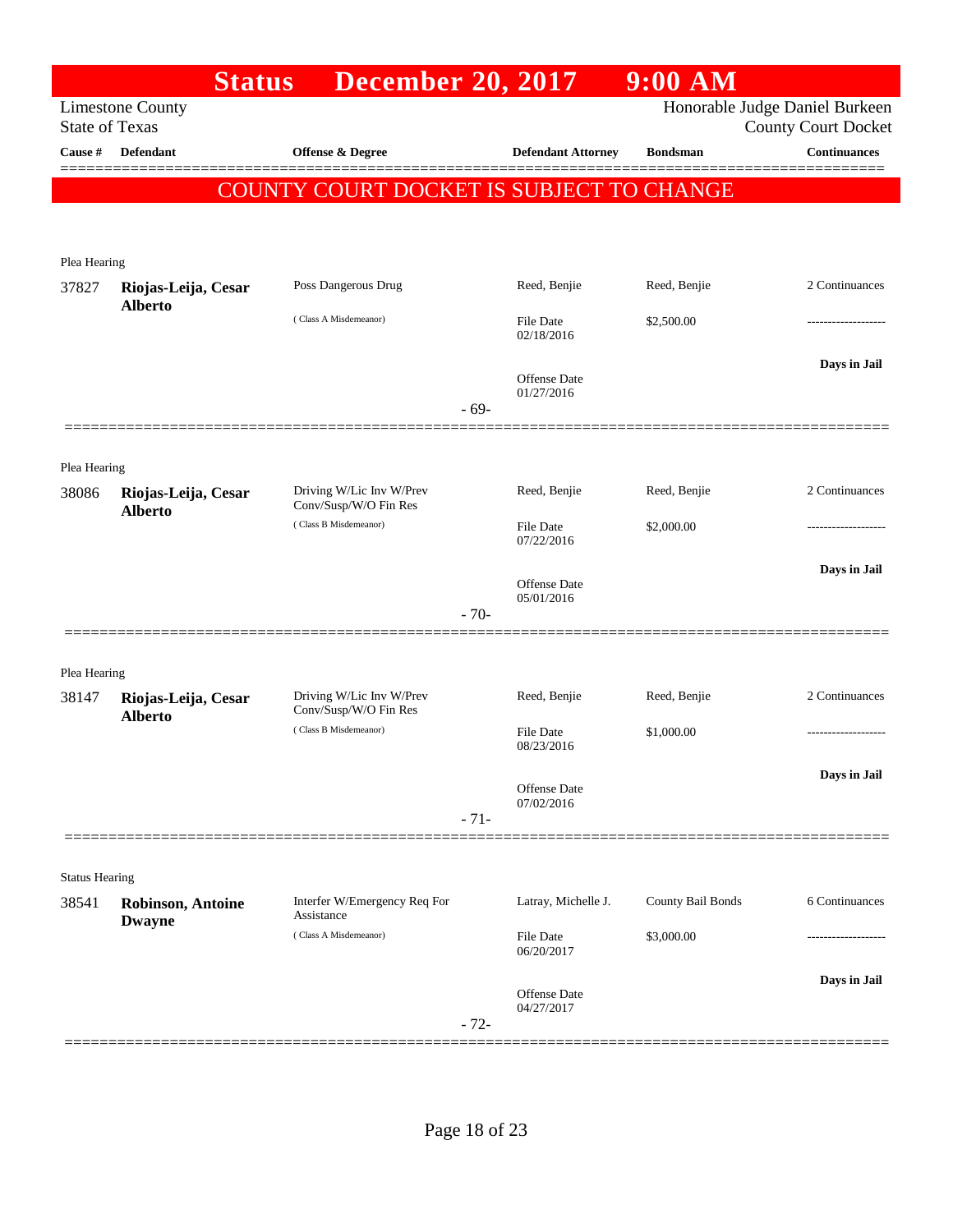|                       | <b>Status</b>                | <b>December 20, 2017</b>                                        |                                                 | $9:00$ AM                                          |                            |
|-----------------------|------------------------------|-----------------------------------------------------------------|-------------------------------------------------|----------------------------------------------------|----------------------------|
| <b>State of Texas</b> | <b>Limestone County</b>      |                                                                 |                                                 | Honorable Judge Daniel Burkeen                     | <b>County Court Docket</b> |
| Cause $\#$            | <b>Defendant</b>             | <b>Offense &amp; Degree</b>                                     | <b>Defendant Attorney</b>                       | <b>Bondsman</b>                                    | <b>Continuances</b>        |
|                       |                              | COUNTY COURT DOCKET IS SUBJECT TO CHANGE                        |                                                 |                                                    |                            |
| <b>Status Hearing</b> |                              |                                                                 |                                                 |                                                    |                            |
| 38542                 | <b>Robinson, Antoine</b>     | <b>Assault Causes Bodily Injury Family</b><br>Member            | Latray, Michelle J.                             | County Bail Bonds                                  | 6 Continuances             |
|                       | <b>Dwayne</b>                | (Class A Misdemeanor)                                           | <b>File Date</b><br>06/20/2017                  | \$3,000.00                                         | -----------------          |
|                       |                              | $-73-$                                                          | <b>Offense</b> Date<br>04/27/2017               |                                                    | Days in Jail               |
|                       |                              |                                                                 |                                                 |                                                    |                            |
| Plea Hearing<br>38268 | <b>Ruiz-Torres, Homero</b>   | Driving While Intoxicated<br>(Class B Misdemeanor)              | Reed, Benjie<br><b>File Date</b>                | County Bail Bonds<br>\$3,000.00                    | 4 Continuances             |
|                       |                              | $-74-$                                                          | 12/02/2016<br><b>Offense</b> Date<br>07/30/2016 |                                                    | Days in Jail               |
| <b>Status Hearing</b> |                              |                                                                 |                                                 |                                                    |                            |
| 38628                 | Sellers, John Paul           | Theft Prop $>=$ \$750 < \$2,500<br>(Class A Misdemeanor)        | Reed, Bobby<br>File Date<br>08/28/2017          | Reed, Bobby<br>\$3,000.00                          | 2 Continuances             |
|                       |                              | $-75-$                                                          | <b>Offense</b> Date<br>03/25/2017               |                                                    | Days in Jail               |
| <b>Status Hearing</b> |                              |                                                                 |                                                 |                                                    |                            |
| 38667                 | <b>Shaver-Mayes, Mikelle</b> | Terroristic Threat Of Family/Household<br>(Class A Misdemeanor) | <b>File Date</b>                                | Frankie Chapman Bail<br>Bonds - Waco<br>\$1,000.00 | 1 Continuances             |
|                       |                              |                                                                 | 09/27/2017                                      |                                                    |                            |
|                       |                              | $-76-$                                                          | Offense Date<br>08/03/2017                      |                                                    | Days in Jail               |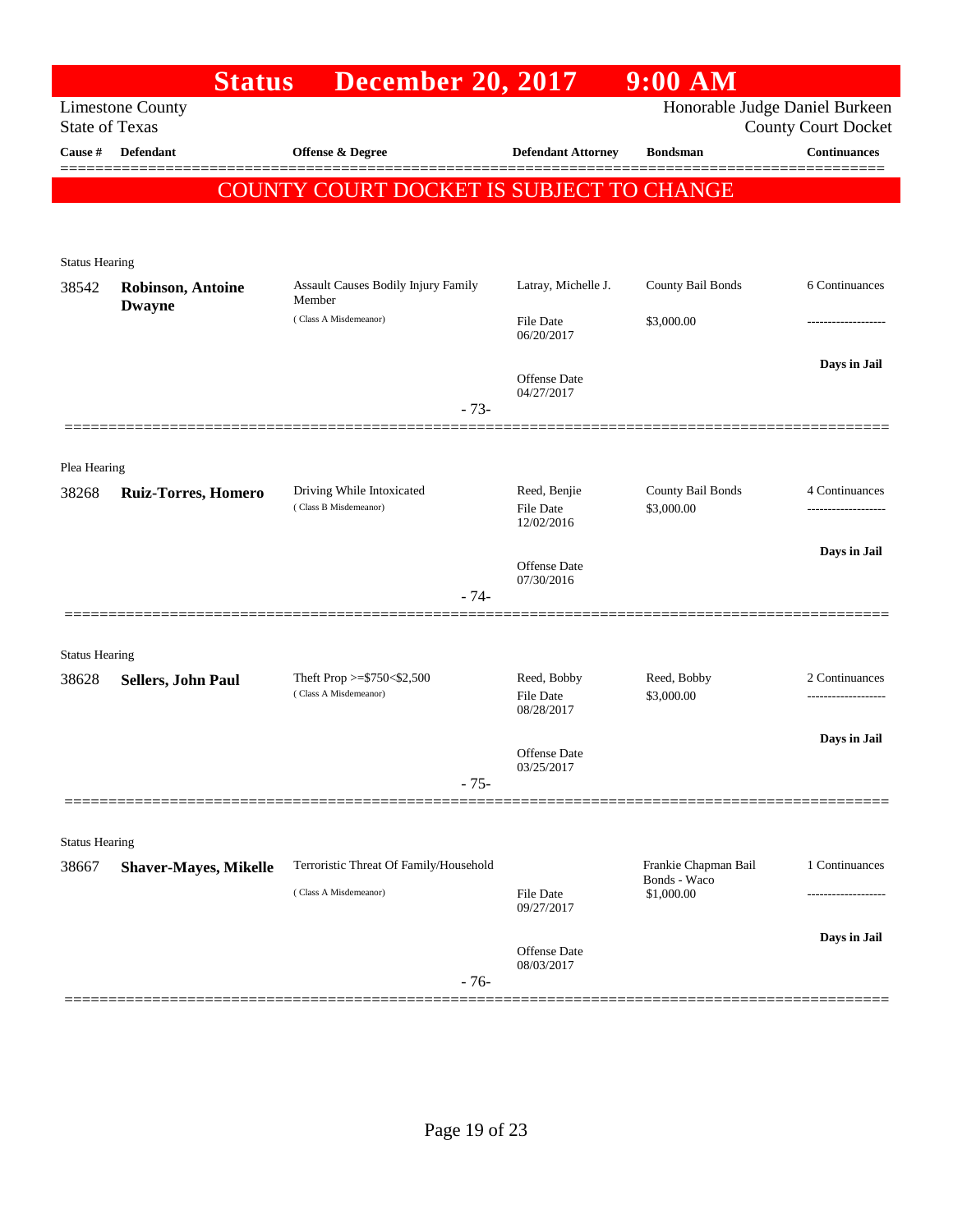|                       | <b>Status</b>                | <b>December 20, 2017</b>                          |        |                                              | $9:00$ AM                            |                            |
|-----------------------|------------------------------|---------------------------------------------------|--------|----------------------------------------------|--------------------------------------|----------------------------|
| <b>State of Texas</b> | <b>Limestone County</b>      |                                                   |        |                                              | Honorable Judge Daniel Burkeen       | <b>County Court Docket</b> |
| Cause #               | Defendant                    | <b>Offense &amp; Degree</b>                       |        | <b>Defendant Attorney</b>                    | <b>Bondsman</b>                      | <b>Continuances</b>        |
|                       |                              | COUNTY COURT DOCKET IS SUBJECT TO CHANGE          |        |                                              |                                      |                            |
| <b>Status Hearing</b> |                              |                                                   |        |                                              |                                      |                            |
| 38668                 | <b>Shaver-Mayes, Mikelle</b> | Harrassment                                       |        |                                              | Frankie Chapman Bail<br>Bonds - Waco | 1 Continuances             |
|                       |                              | (Class B Misdemeanor)                             |        | <b>File Date</b><br>09/27/2017               | \$1,000.00                           |                            |
|                       |                              |                                                   | $-77-$ | Offense Date<br>08/03/2017                   |                                      | Days in Jail               |
|                       |                              |                                                   |        |                                              |                                      |                            |
| <b>Status Hearing</b> |                              |                                                   |        |                                              |                                      |                            |
| 38621                 | <b>Simmons, Amiliou</b>      | Poss Marij <2oz                                   |        | Reed, Justin                                 | County Bail Bonds                    | 2 Continuances             |
|                       | Kopanou                      | (Class B Misdemeanor)                             |        | <b>File Date</b><br>08/28/2017               | \$2,000.00                           |                            |
|                       |                              |                                                   | $-78-$ | Offense Date<br>05/27/2017                   |                                      | Days in Jail               |
|                       |                              |                                                   |        |                                              |                                      |                            |
| <b>Review Hearing</b> |                              |                                                   |        |                                              |                                      |                            |
| 37796                 | <b>Smith, Jesus Casey</b>    | Driving W/Lic Inv W/Prev<br>Conv/Susp/W/O Fin Res |        |                                              | County Bail Bonds                    | 10 Continuances            |
|                       |                              | (Class B Misdemeanor)                             |        | <b>File Date</b><br>01/26/2016               | \$2,000.00                           |                            |
|                       |                              |                                                   | $-79-$ | Offense Date<br>12/19/2015                   |                                      | Days in Jail               |
|                       |                              |                                                   |        |                                              |                                      |                            |
| <b>Status Hearing</b> |                              |                                                   |        |                                              |                                      |                            |
| 38403                 | Speir, Lucas Wayne           | Poss Marij <2oz<br>(Class B Misdemeanor)          |        | Thomas, C Barrett<br>File Date<br>03/17/2017 | County Bail Bonds<br>\$2,500.00      | 1 Continuances             |
|                       |                              |                                                   | $-80-$ | Offense Date<br>01/01/2017                   |                                      | Days in Jail               |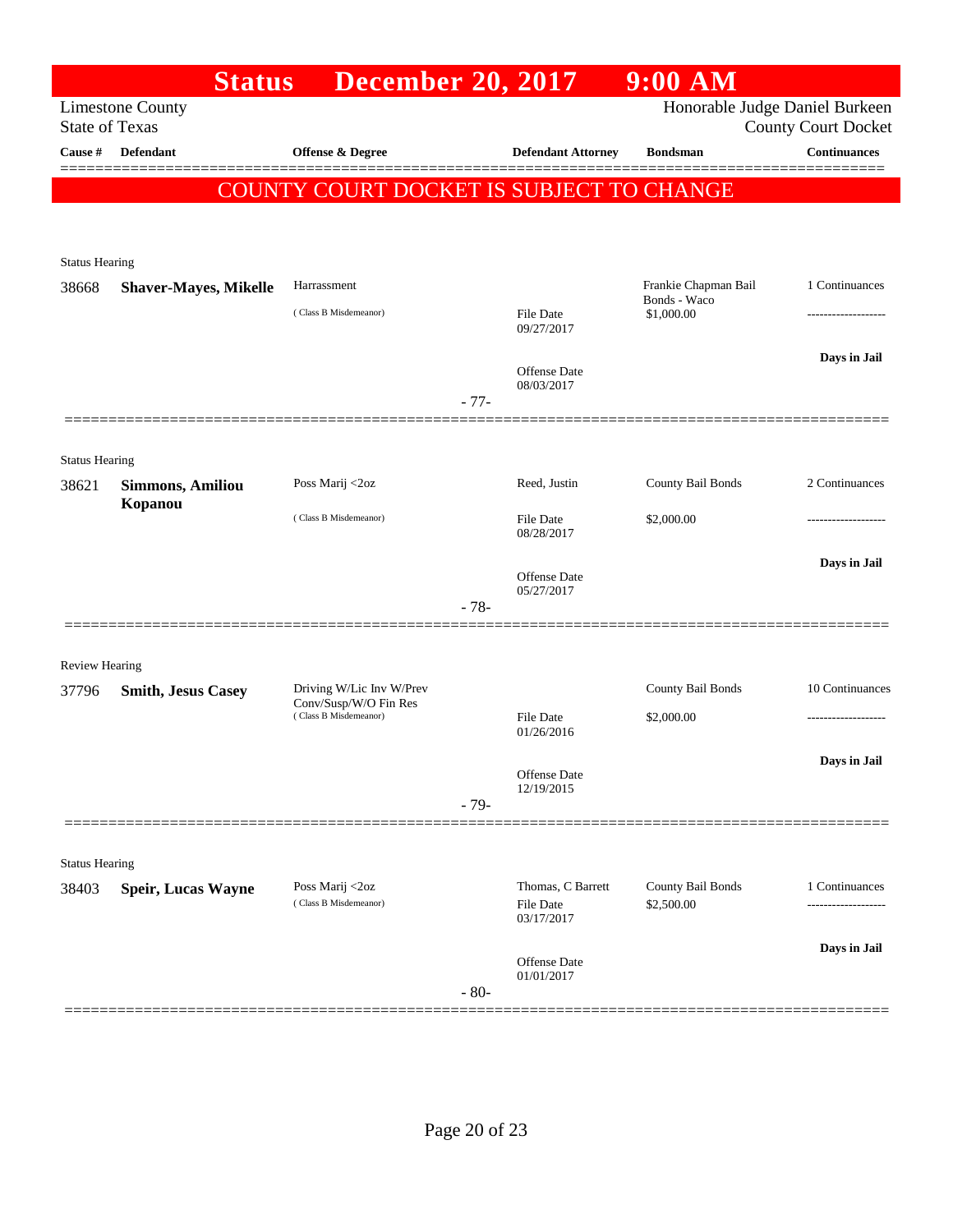|                       | <b>Status</b>                          | <b>December 20, 2017</b>                                               |                                   | $9:00$ AM                       |                                                              |
|-----------------------|----------------------------------------|------------------------------------------------------------------------|-----------------------------------|---------------------------------|--------------------------------------------------------------|
| <b>State of Texas</b> | <b>Limestone County</b>                |                                                                        |                                   |                                 | Honorable Judge Daniel Burkeen<br><b>County Court Docket</b> |
| Cause #               | Defendant                              | Offense & Degree                                                       | <b>Defendant Attorney</b>         | <b>Bondsman</b>                 | <b>Continuances</b><br>======                                |
|                       |                                        | COUNTY COURT DOCKET IS SUBJECT TO CHANGE                               |                                   |                                 |                                                              |
| <b>Status Hearing</b> |                                        |                                                                        |                                   |                                 |                                                              |
| 38660                 | <b>Speir, Lucas Wayne</b>              | Bail Jumping And Fail To Appear<br>(Class A Misdemeanor)               | <b>File Date</b><br>09/20/2017    | County Bail Bonds<br>\$4,000.00 | 1 Continuances<br>------------------                         |
|                       |                                        | $-81-$                                                                 | Offense Date<br>09/07/2017        |                                 | Days in Jail                                                 |
|                       |                                        |                                                                        |                                   |                                 |                                                              |
| Review Hearing        |                                        |                                                                        | Dahlenburg, Michael               | County Bail Bonds               | 3 Continuances                                               |
| 38612                 | <b>Spence, Bessie Mae</b>              | Assault Causes Bodily Injury Family<br>Member<br>(Class A Misdemeanor) | <b>File Date</b><br>08/22/2017    | \$3,000.00                      | -----------------                                            |
|                       |                                        | $-82-$                                                                 | <b>Offense Date</b><br>06/28/2017 |                                 | Days in Jail                                                 |
| <b>Review Hearing</b> |                                        |                                                                        |                                   |                                 |                                                              |
| 36721                 | <b>Thompson, Robert</b><br><b>Alan</b> | Assault Causes Bodily Injury Family<br>Violence                        |                                   |                                 | 18 Continuances                                              |
|                       |                                        | (Class A Misdemeanor)                                                  | <b>File Date</b><br>11/21/2013    |                                 | ------------------                                           |
|                       |                                        | $-83-$                                                                 | Offense Date<br>11/01/2013        |                                 | Days in Jail                                                 |
|                       |                                        |                                                                        |                                   |                                 |                                                              |
| Review Hearing        |                                        | Interfer W/Emergency Call                                              |                                   |                                 | 18 Continuances                                              |
| 36722                 | <b>Thompson, Robert</b><br>Alan        | (Class A Misdemeanor)                                                  | <b>File Date</b>                  |                                 | ----------------                                             |
|                       |                                        |                                                                        | 11/21/2013                        |                                 | Days in Jail                                                 |
|                       |                                        | $-84-$                                                                 | <b>Offense Date</b><br>11/01/2013 |                                 |                                                              |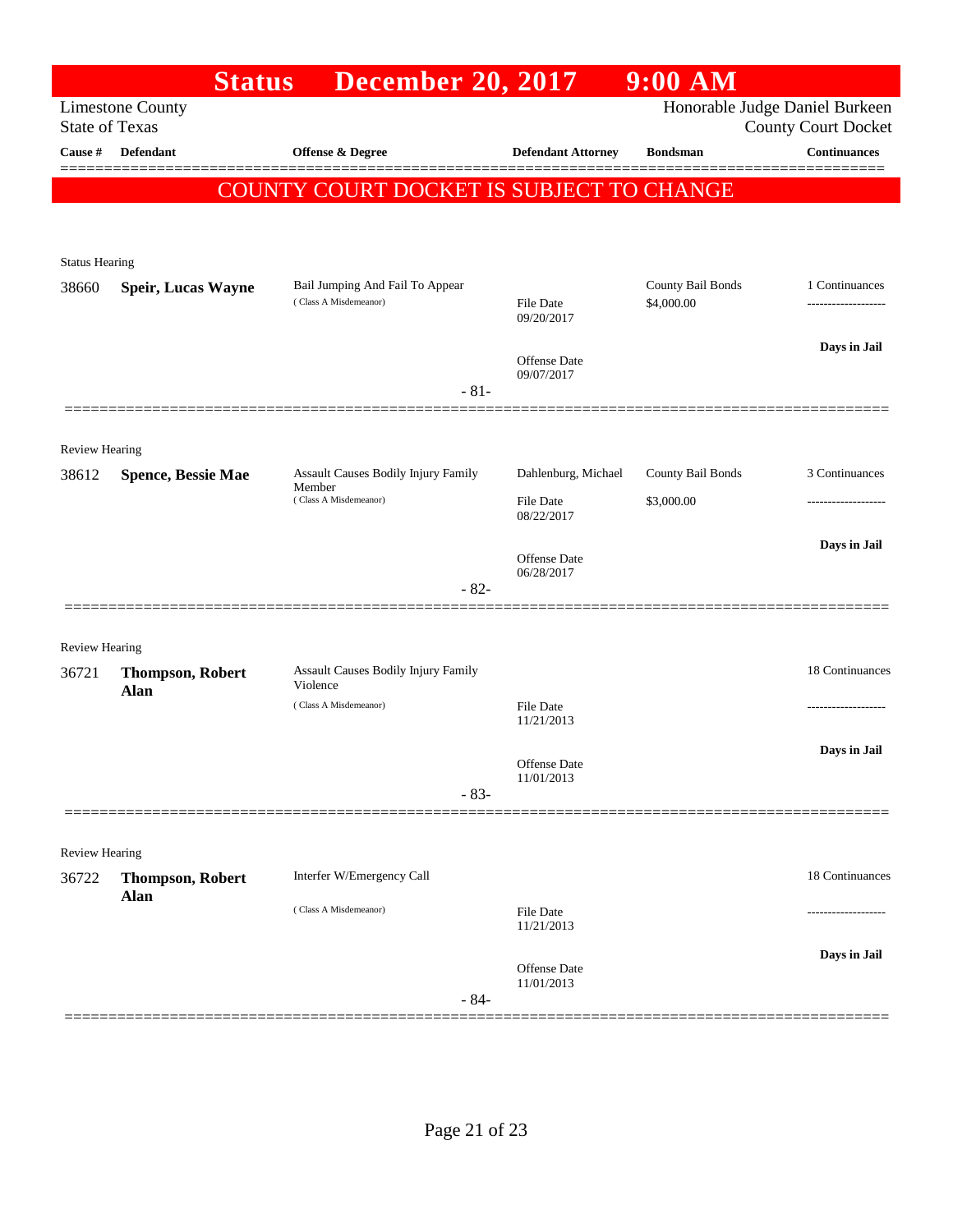|                       | <b>Status</b>                          | <b>December 20, 2017</b>                            |                                | $9:00$ AM         |                                                              |
|-----------------------|----------------------------------------|-----------------------------------------------------|--------------------------------|-------------------|--------------------------------------------------------------|
| <b>State of Texas</b> | <b>Limestone County</b>                |                                                     |                                |                   | Honorable Judge Daniel Burkeen<br><b>County Court Docket</b> |
| Cause #               | Defendant                              | <b>Offense &amp; Degree</b>                         | <b>Defendant Attorney</b>      | <b>Bondsman</b>   | <b>Continuances</b>                                          |
|                       |                                        | COUNTY COURT DOCKET IS SUBJECT TO CHANGE            |                                |                   |                                                              |
|                       |                                        |                                                     |                                |                   |                                                              |
| <b>Status Hearing</b> |                                        |                                                     |                                |                   |                                                              |
| 38553                 | Vest, Jimmy Keith                      | Driving W/Lic Inv W/Prev<br>Conv/Susp/W/O Fin Res   | Latray, Michelle J.            | Personal Bond     | 5 Continuances                                               |
|                       |                                        | (Class B Misdemeanor)                               | <b>File Date</b><br>06/26/2017 | \$2,000.00        |                                                              |
|                       |                                        |                                                     | Offense Date<br>05/19/2017     |                   | Days in Jail                                                 |
|                       |                                        | $-85-$                                              |                                |                   |                                                              |
| <b>Status Hearing</b> |                                        |                                                     |                                |                   |                                                              |
| 38425                 | <b>Waldrop, Rachel</b>                 | False Drug Test Falsification Device                | Reed, Benjie                   | Reed, Benjie      | 10 Continuances                                              |
|                       | <b>Deanne</b>                          | (Class B Misdemeanor)                               | <b>File Date</b><br>04/18/2017 | \$2,000.00        |                                                              |
|                       |                                        |                                                     | Offense Date<br>03/27/2017     |                   | Days in Jail                                                 |
|                       |                                        | $-86-$                                              |                                |                   |                                                              |
|                       |                                        |                                                     |                                |                   |                                                              |
| Plea Hearing<br>38379 | Webb, Jeremy Wayne                     | Theft Prop <\$100 W/Prev Convic                     | Reed, Benjie                   | Reed, Benjie      | 9 Continuances                                               |
|                       |                                        | (Class B Misdemeanor)                               | File Date<br>02/17/2017        | \$1,000.00        |                                                              |
|                       |                                        |                                                     | Offense Date                   |                   | Days in Jail                                                 |
|                       |                                        | $-87-$                                              | 01/09/2017                     |                   |                                                              |
|                       |                                        |                                                     |                                |                   |                                                              |
| <b>Status Hearing</b> |                                        |                                                     |                                |                   |                                                              |
| 38697                 | Williams,<br><b>Lamonderick Lamont</b> | Fail To Identify Fugitive Intent Give<br>False Info |                                | County Bail Bonds | 1 Continuances                                               |
|                       |                                        | (Class A Misdemeanor)                               | <b>File Date</b><br>10/13/2017 | \$2,000.00        |                                                              |
|                       |                                        |                                                     | Offense Date                   |                   | Days in Jail                                                 |
|                       | ===================                    | $-88-$                                              | 08/27/2017                     |                   |                                                              |